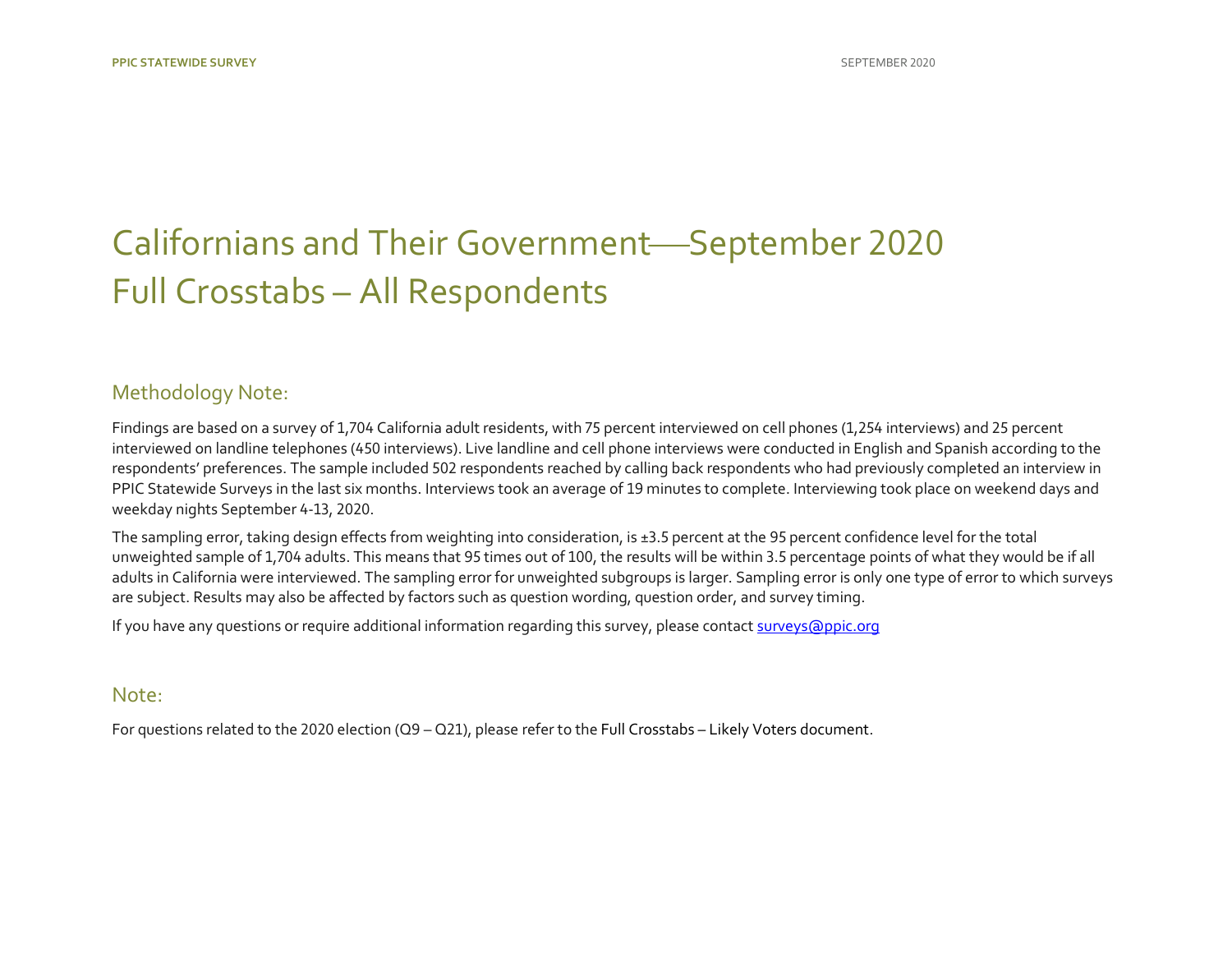September 2020, Californians and Their Government September 2020, Crosstabs - All Adults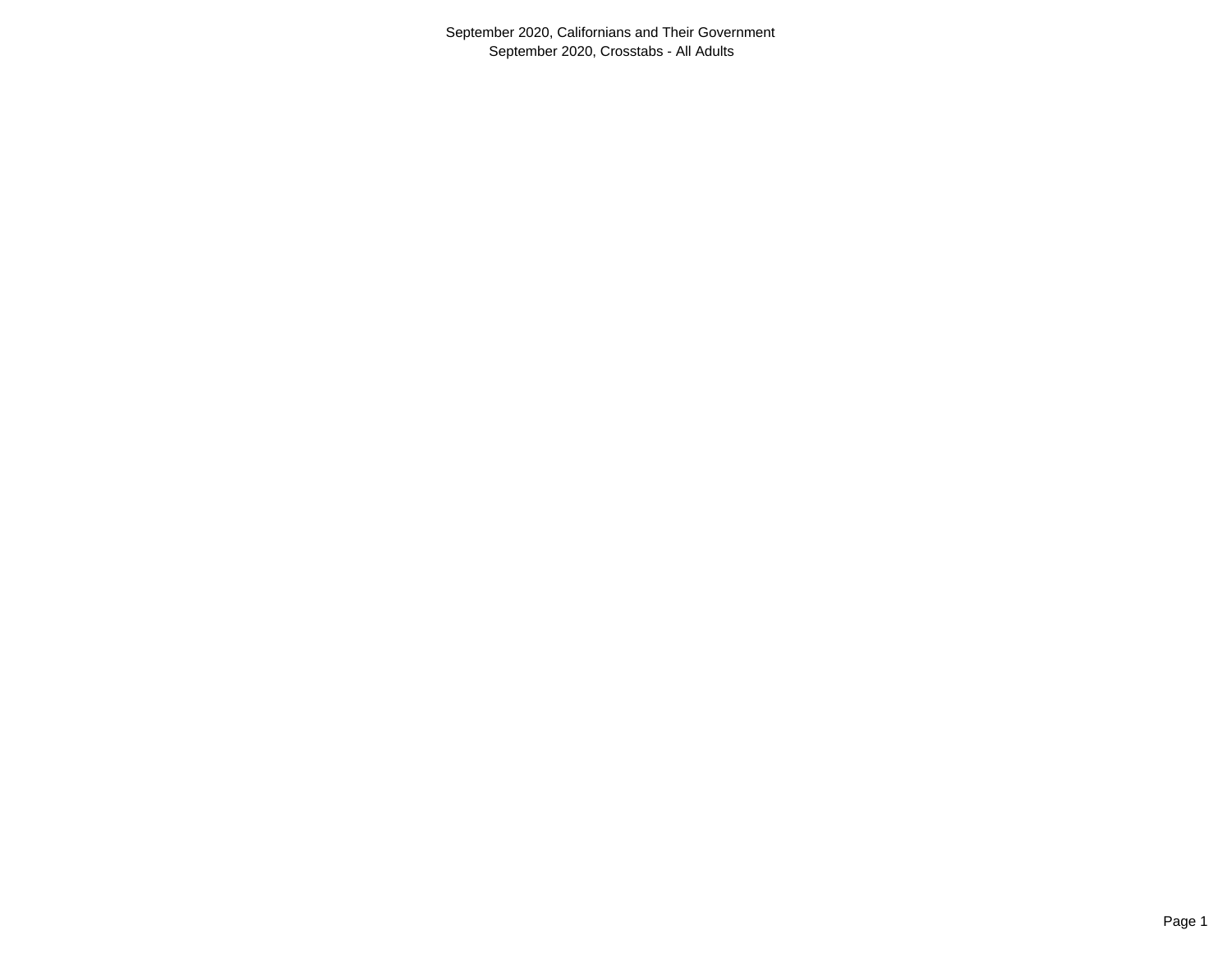|                                                    |                  |                   | <b>Registered Voter</b> |      |               |     | Party |     |     | Ideology |     |                   |                         | Region      |                     |             |
|----------------------------------------------------|------------------|-------------------|-------------------------|------|---------------|-----|-------|-----|-----|----------|-----|-------------------|-------------------------|-------------|---------------------|-------------|
|                                                    |                  | <b>All Adults</b> | No                      | Yes  | Likely voters | Dem | Rep   | Ind | Lib | Mod      | Con | Central<br>Valley | Inland<br><b>Empire</b> | Los Angeles | Orange/San<br>Diego | SF Bay Area |
| Q1. Overall, do you                                | approve          | 59%               | 62%                     | 57%  | 60%           | 85% | 19%   | 51% | 80% | 56%      | 41% | 55%               | 56%                     | 62%         | 60%                 | 64%         |
| ∣ approve or disapprove<br>l of the wav that Gavin | disapprove       | 30%               | 17%                     | 36%  | 37%           | 11% | 77%   | 38% | 11% | 33%      | 51% | 37%               | 34%                     | 27%         | 31%                 | 24%         |
| Newsom is handling<br>his job as governor of       | (VOL) don't know | 10%               | 21%                     | 6%   | 3%            | 4%  | 4%    | 11% | 9%  | 11%      | 8%  | 8%                | 10%                     | 11%         | 9%                  | 11%         |
| California?                                        | Unweighted n     | 1694              | 263                     | 1415 | 1163          | 628 | 363   | 359 | 612 | 457      | 577 | 312               | 174                     | 444         | 286                 | 343         |

|                                                |                  | <b>Congressional district</b> |                        | Competitive<br>CD  |             | Gender |                             | Race/Ethnicity     |         |               |       | Age   |       | Children in Household |            |
|------------------------------------------------|------------------|-------------------------------|------------------------|--------------------|-------------|--------|-----------------------------|--------------------|---------|---------------|-------|-------|-------|-----------------------|------------|
|                                                |                  | Democratic<br>district        | Republican<br>district | <b>Competitive</b> | <b>Male</b> | Female | African<br><b>Americans</b> | Asian<br>Americans | Latinos | <b>Whites</b> | 18-34 | 35-54 | $55+$ | No                    | <b>Yes</b> |
| Q1. Overall, do you                            | approve          | 62%                           | 43%                    | 39%                | 54%         | 65%    | 72%                         | 53%                | 70%     | 54%           | 61%   | 58%   | 60%   | 60%                   | 59%        |
| approve or disapprove<br>of the wav that Gavin | disapprove       | 27%                           | 51%                    | 47%                | 36%         | 24%    | 21%                         | 23%                | 18%     | 41%           | 24%   | 32%   | 33%   | 30%                   | 30%        |
| Newsom is handling<br>his iob as governor of   | (VOL) don't know | 11%                           | 6%                     | 14%                | 10%         | 10%    | 7%                          | 23%                | 12%     | 5%            | 15%   | 10%   | 6%    | 10%                   | 11%        |
| California?                                    | Unweighted n     | 1326                          | 240                    | 200                | 918         | 774    | 90                          | 100                | 47'     | 886           | 254   | 534   | 891   | 1190                  | 489        |

|                                                |                  |                     | <b>Education</b>             |                     |        | Annual Household Income |        |               | <b>Nativity</b> |                 |      | Home Ownership |
|------------------------------------------------|------------------|---------------------|------------------------------|---------------------|--------|-------------------------|--------|---------------|-----------------|-----------------|------|----------------|
|                                                |                  | High school<br>only | Some<br>college<br>education | College<br>Graduate | <\$40k | \$40k-\$79k             | \$80k+ | <b>Native</b> | Naturalized     | I I Non-Citizen | Own  | Rent           |
| Q1. Overall, do you                            | approve          | 57%                 | 58%                          | 65%                 | 61%    | 62%                     | 59%    | 55%           | 61%             | 76%             | 57%  | 64%            |
| approve or disapprove<br>of the way that Gavin | disapprove       | 28%                 | 36%                          | 26%                 | 24%    | 28%                     | 37%    | 37%           | 30%             | 6%              | 36%  | 23%            |
| Newsom is handling<br>his iob as governor of   | (VOL) don't know | 14%                 | 6%                           | 9%                  | 15%    | 10%                     | 4%     | 8%            | 10%             | 19%             | 7%   | 13%            |
| California?                                    | Unweighted n     | 446                 | 400                          | 817                 | 483    | 363                     | 657    | 1273          | 224             | 178             | 1027 | 591            |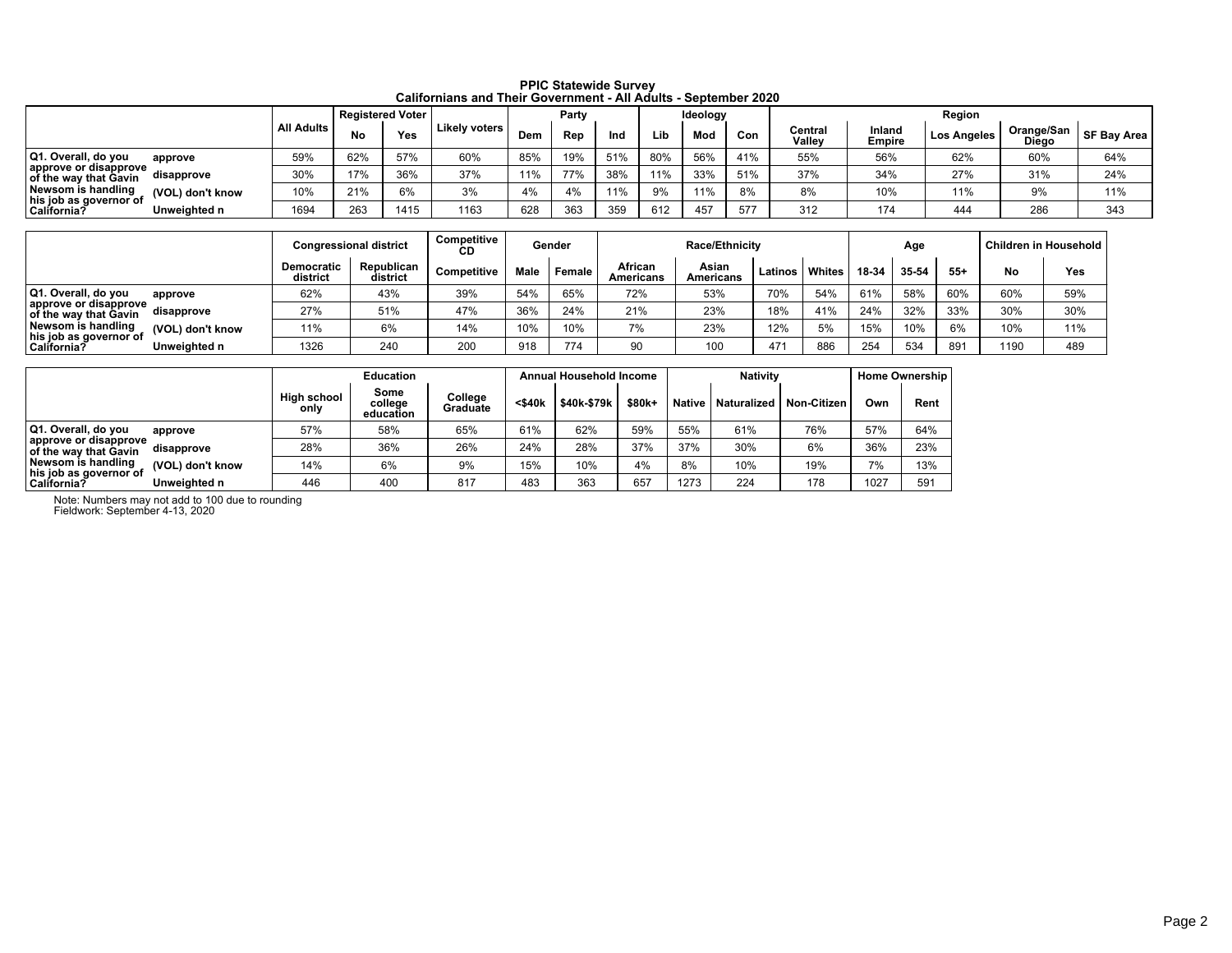|                                          |                  |                   | <b>Registered Voter</b> |            |                      |     | Party |     |     | Ideology |     |                   |                         | Region      |                            |             |
|------------------------------------------|------------------|-------------------|-------------------------|------------|----------------------|-----|-------|-----|-----|----------|-----|-------------------|-------------------------|-------------|----------------------------|-------------|
|                                          |                  | <b>All Adults</b> | No                      | <b>Yes</b> | <b>Likely voters</b> | Dem | Rep   | Ind | Lib | Mod      | Con | Central<br>Vallev | Inland<br><b>Empire</b> | Los Angeles | Orange/San<br><b>Diego</b> | SF Bay Area |
| Q2. Overall, do you                      | approve          | 62%               | 67%                     | 60%        | 62%                  | 83% | 27%   | 57% | 79% | 64%      | 45% | 58%               | 58%                     | 64%         | 60%                        | 71%         |
| approve or disapprove<br>of the way that | disapprove       | 31%               | 22%                     | 36%        | 35%                  | 15% | 69%   | 36% | 15% | 30%      | 48% | 40%               | 36%                     | 28%         | 35%                        | 22%         |
| Governor Newsom is<br>handling the       | (VOL) don't know | 6%                | 11%                     | 4%         | 2%                   | 3%  | 4%    | 7%  | 6%  | 5%       | 6%  | 2%                | 6%                      | 8%          | 5%                         | 6%          |
| coronavirus outbreak? Unweighted n       |                  | 1699              | 266                     | 1417       | 1164                 | 627 | 365   | 359 | 610 | 460      | 580 | 314               | 174                     | 446         | 285                        | 345         |

|                                                        |                               | <b>Congressional district</b> | Competitive<br>CD  |      | Gender |                             | <b>Race/Ethnicity</b> |                  |     |       | Age   |       | Children in Household |            |
|--------------------------------------------------------|-------------------------------|-------------------------------|--------------------|------|--------|-----------------------------|-----------------------|------------------|-----|-------|-------|-------|-----------------------|------------|
|                                                        | <b>Democratic</b><br>district | Republican<br>district        | <b>Competitive</b> | Male | Female | African<br><b>Americans</b> | Asian<br>Americans    | Latinos   Whites |     | 18-34 | 35-54 | $55+$ | No                    | <b>Yes</b> |
| Q2. Overall, do you<br>approve                         | 66%                           | 49%                           | 43%                | 59%  | 66%    | 71%                         | 68%                   | 69%              | 57% | 66%   | 61%   | 61%   | 63%                   | 63%        |
| approve or disapprove<br>disapprove<br>of the way that | 29%                           | 48%                           | 55%                | 35%  | 28%    | 25%                         | 24%                   | 23%              | 39% | 27%   | 34%   | 32%   | 31%                   | 31%        |
| Governor Newsom is<br>(VOL) don't know<br>handling the | 6%                            | 3%                            | 2%                 | 6%   | 6%     | 5%                          | 8%                    | 8%               | 4%  | 6%    | 5%    | 7%    | 6%                    | 6%         |
| coronavirus outbreak? Unweighted n                     | 1328                          | 241                           | 201                | 920  | 777    | 90                          | 100                   | 473              | 887 | 258   | 535   | 891   | 1194                  | 490        |

|                                                          |                     | <b>Education</b>             |                     |        | Annual Household Income |        |        | <b>Nativity</b> |             |      | Home Ownership |
|----------------------------------------------------------|---------------------|------------------------------|---------------------|--------|-------------------------|--------|--------|-----------------|-------------|------|----------------|
|                                                          | High school<br>only | Some<br>college<br>education | College<br>Graduate | <\$40k | \$40k-\$79k             | \$80k+ | Native | Naturalized     | Non-Citizen | Own  | Rent           |
| Q2. Overall, do you<br>approve                           | 60%                 | 62%                          | 68%                 | 65%    | 65%                     | 62%    | 58%    | 67%             | 77%         | 60%  | 66%            |
| approve or disapprove<br>disapprove<br>of the wav that   | 32%                 | 34%                          | 27%                 | 26%    | 28%                     | 37%    | 38%    | 23%             | 13%         | 35%  | 27%            |
| l Governor Newsom is<br>(VOL) don't know<br>handling the | 8%                  | 4%                           | 5%                  | 9%     | 7%                      | 1%     | 4%     | 10%             | 10%         | 5%   | 8%             |
| coronavirus outbreak? Unweighted n                       | 447                 | 403                          | 817                 | 483    | 366                     | 659    | 1277   | 224             | 178         | 1030 | 593            |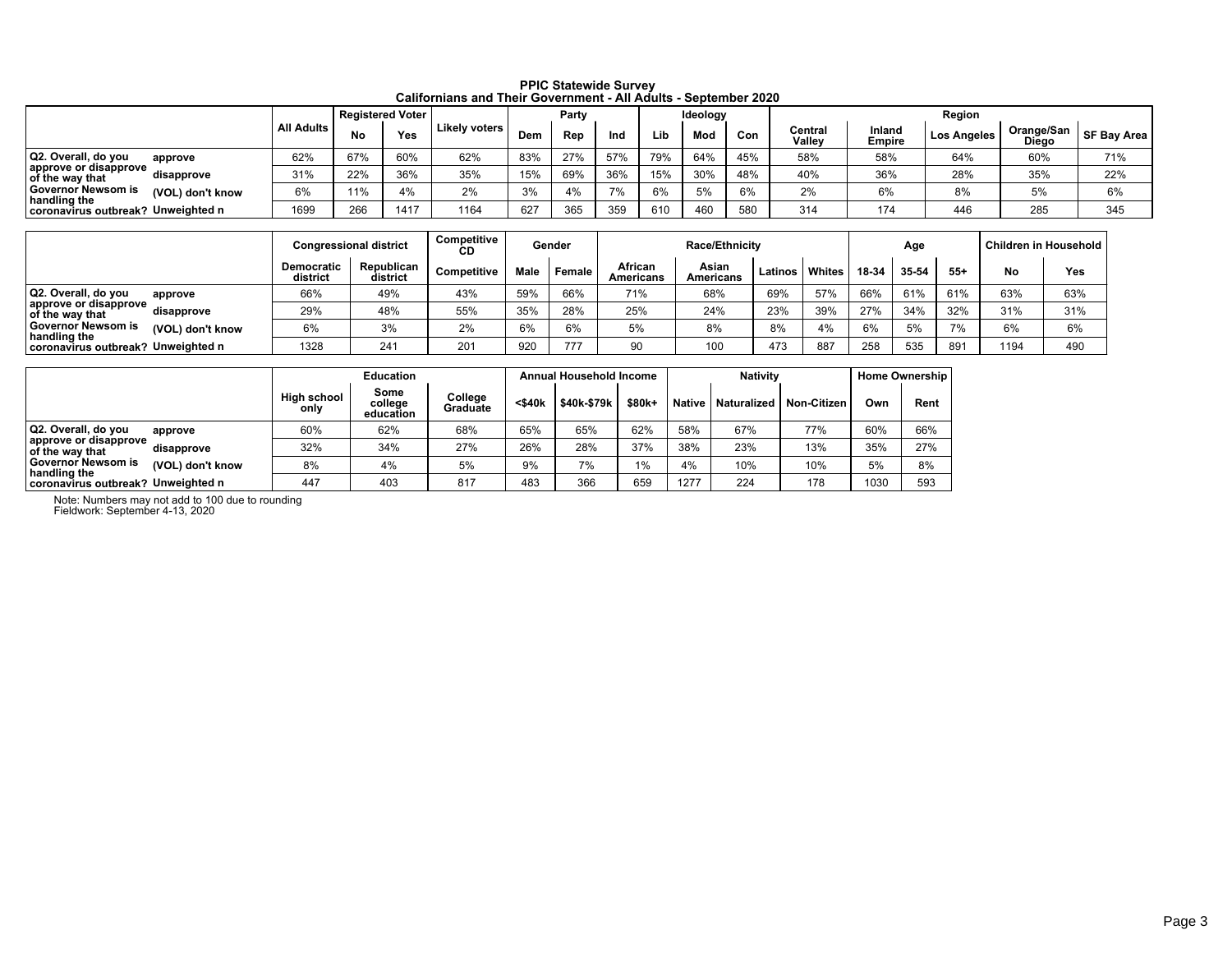|                                                      |                  |                   | <b>Registered Voter</b> |      |                      |     | Party |     |     | Ideology |     |                   |                         | Region      |                     |               |
|------------------------------------------------------|------------------|-------------------|-------------------------|------|----------------------|-----|-------|-----|-----|----------|-----|-------------------|-------------------------|-------------|---------------------|---------------|
|                                                      |                  | <b>All Adults</b> | No                      | Yes  | <b>Likely voters</b> | Dem | Rep   | Ind | Lib | Mod      | Con | Central<br>Vallev | Inland<br><b>Empire</b> | Los Angeles | Orange/San<br>Diego | l SF Bav Area |
| Q3. Overall, do you                                  | approve          | 50%               | 62%                     | 45%  | 45%                  | 64% | 15%   | 44% | 69% | 45%      | 36% | 48%               | 48%                     | 55%         | 45%                 | 56%           |
| approve or disapprove disapprove                     |                  | 36%               | 23%                     | 42%  | 43%                  | 20% | 75%   | 45% | 15% | 44%      | 54% | 42%               | 37%                     | 32%         | 41%                 | 27%           |
| of the wav that the<br><b>California Legislature</b> | (VOL) don't know | 14%               | 14%                     | 13%  | 12%                  | 15% | 10%   | 12% | 16% | 11%      | 10% | 10%               | 15%                     | 13%         | 14%                 | 16%           |
| is handling its job?                                 | Unweighted n     | 1691              | 266                     | 1409 | 1157                 | 623 | 366   | 354 | 609 | 457      | 580 | 312               | 172                     | 444         | 285                 | 344           |

|                                               |                  | <b>Congressional district</b> |                        | Competitive<br>CD  |      | Gender |                             | Race/Ethnicity     |                 |               |       | Age   |       |      | ˈ Children in Household │ |
|-----------------------------------------------|------------------|-------------------------------|------------------------|--------------------|------|--------|-----------------------------|--------------------|-----------------|---------------|-------|-------|-------|------|---------------------------|
|                                               |                  | <b>Democratic</b><br>district | Republican<br>district | <b>Competitive</b> | Male | Female | African<br><b>Americans</b> | Asian<br>Americans | ∟atinos         | <b>Whites</b> | 18-34 | 35-54 | $55+$ | No   | Yes                       |
| Q3. Overall, do you                           | approve          | 52%                           | 35%                    | 38%                | 45%  | 55%    | 52%                         | 48%                | 64%             | 42%           | 55%   | 48%   | 48%   | 49%  | 53%                       |
| approve or disapprove disapprove              |                  | 33%                           | 57%                    | 50%                | 43%  | 30%    | 34%                         | 28%                | 25%             | 44%           | 28%   | 42%   | 38%   | 36%  | 37%                       |
| of the way that the<br>California Legislature | (VOL) don't know | 15%                           | 8%                     | 11%                | 12%  | 15%    | 14%                         | 23%                | 10%             | 14%           | 17%   | 10%   | 14%   | 16%  | 10%                       |
| is handling its job?                          | Unweighted n     | 1321                          | 241                    | 200                | 920  | 769    | 89                          | 100                | 47 <sup>4</sup> | 882           | 257   | 532   | 887   | 1189 | 487                       |

|                                                 |                  |                     | <b>Education</b>             |                     |        | Annual Household Income |        |          | <b>Nativity</b> |             |      | <b>Home Ownership</b> |
|-------------------------------------------------|------------------|---------------------|------------------------------|---------------------|--------|-------------------------|--------|----------|-----------------|-------------|------|-----------------------|
|                                                 |                  | High school<br>only | Some<br>college<br>education | College<br>Graduate | <\$40k | \$40k-\$79k             | \$80k+ | Native I | Naturalized     | Non-Citizen | Own  | Rent                  |
| Q3. Overall, do you                             | approve          | 54%                 | 43%                          | 52%                 | 59%    | 50%                     | 44%    | 42%      | 62%             | 72%         | 45%  | 56%                   |
| approve or disapprove disapprove                |                  | 33%                 | 41%                          | 34%                 | 26%    | 38%                     | 46%    | 43%      | 29%             | 15%         | 42%  | 30%                   |
| of the way that the<br>  California Legislature | (VOL) don't know | 13%                 | 15%                          | 13%                 | 15%    | 11%                     | 11%    | 15%      | 9%              | 13%         | 13%  | 14%                   |
| l is handling its iob?                          | Unweighted n     | 447                 | 401                          | 811                 | 482    | 364                     | 655    | 1268     | 225             | 178         | 1025 | 591                   |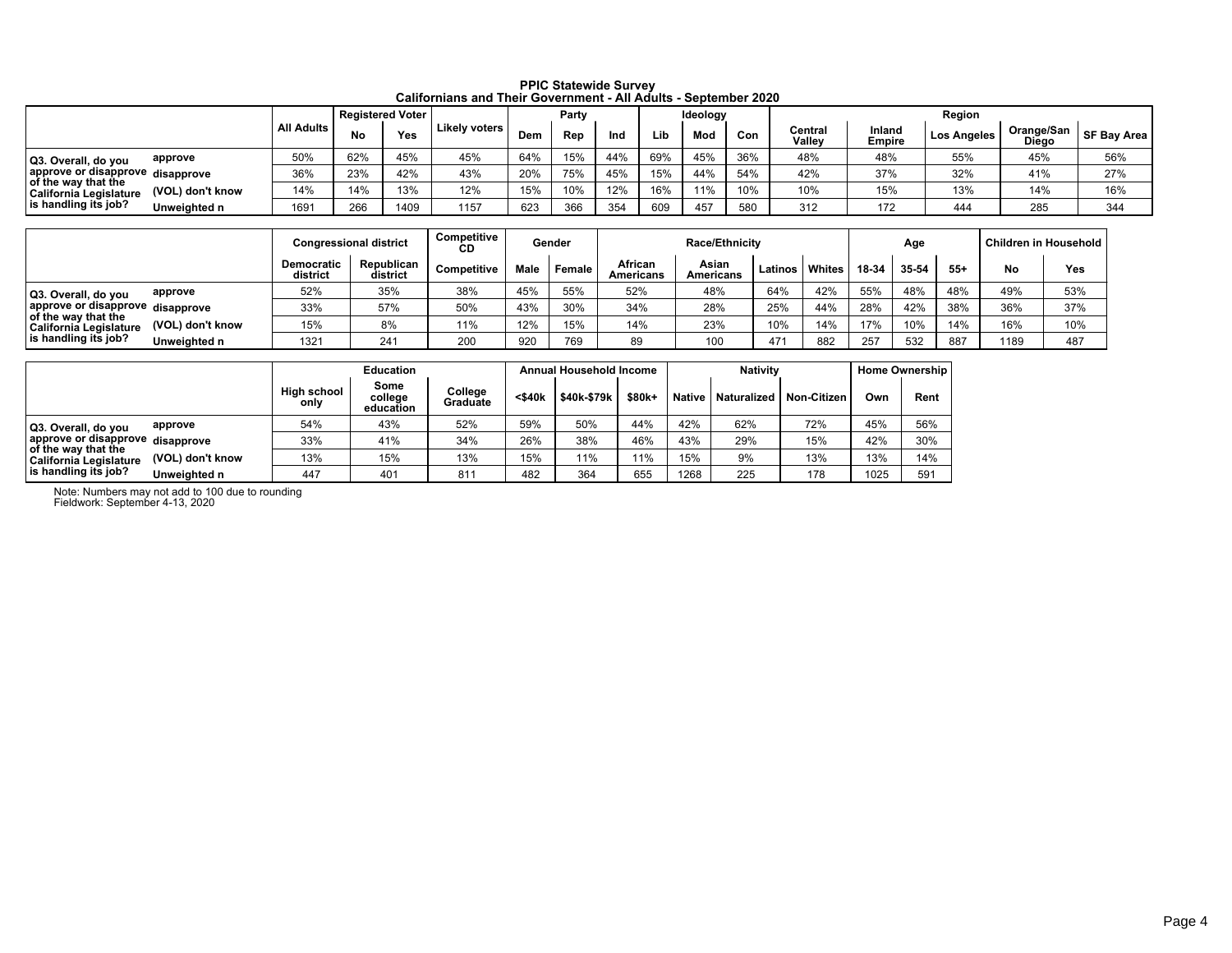|                                              |                  |                   | Registered Voter |      |                      |     | Party |     |     | Ideology |     |                   |                         | Region      |                     |             |
|----------------------------------------------|------------------|-------------------|------------------|------|----------------------|-----|-------|-----|-----|----------|-----|-------------------|-------------------------|-------------|---------------------|-------------|
|                                              |                  | <b>All Adults</b> | No               | Yes  | <b>Likely voters</b> | Dem | Rep   | Ind | Lib | Mod      | Con | Central<br>Vallev | Inland<br><b>Empire</b> | Los Angeles | Orange/San<br>Diego | SF Bay Area |
| Q4. Overall, do you<br>approve or disapprove | approve          | 52%               | 60%              | 49%  | 48%                  | 62% | 25%   | 49% | 66% | 48%      | 42% | 54%               | 41%                     | 56%         | 50%                 | 58%         |
| of the job that the<br>state legislators     | disapprove       | 34%               | 22%              | 39%  | 41%                  | 24% | 64%   | 39% | 18% | 40%      | 47% | 38%               | 43%                     | 31%         | 35%                 | 26%         |
| representing your<br>assembly and senate     | (VOL) don't know | 14%               | 18%              | 12%  | 11%                  | 14% | 11%   | 12% | 16% | 12%      | 10% | 7%                | 17%                     | 13%         | 14%                 | 15%         |
| districts are doing at<br>this time?         | Unweighted n     | 1692              | 265              | 1412 | 1159                 | 625 | 365   | 356 | 610 | 456      | 578 | 313               | 173                     | 447         | 285                 | 340         |

|                                              |                  | <b>Congressional district</b> |                        | Competitive<br>CD  |      | Gender |                             | Race/Ethnicity            |         |               |       | Age   |       | Children in Household |     |
|----------------------------------------------|------------------|-------------------------------|------------------------|--------------------|------|--------|-----------------------------|---------------------------|---------|---------------|-------|-------|-------|-----------------------|-----|
|                                              |                  | <b>Democratic</b><br>district | Republican<br>district | <b>Competitive</b> | Male | Female | African<br><b>Americans</b> | Asian<br><b>Americans</b> | Latinos | <b>Whites</b> | 18-34 | 35-54 | $55+$ | <b>No</b>             | Yes |
| Q4. Overall, do you<br>approve or disapprove | approve          | 55%                           | 39%                    | 41%                | 50%  | 54%    | 62%                         | 48%                       | 62%     | 47%           | 54%   | 52%   | 52%   | 51%                   | 55% |
| of the job that the<br>state legislators     | disapprove       | 32%                           | 50%                    | 44%                | 38%  | 31%    | 26%                         | 27%                       | 27%     | 41%           | 28%   | 38%   | 35%   | 33%                   | 35% |
| representing your<br>assembly and senate     | (VOL) don't know | 13%                           | 10%                    | 15%                | 12%  | 15%    | 12%                         | 25%                       | 11%     | 13%           | 18%   | 11%   | 13%   | 16%                   | 10% |
| districts are doing at<br>this time?         | Unweighted n     | 1324                          | 238                    | 200                | 921  | 769    | 89                          | 99                        | 474     | 882           | 256   | 533   | 889   | 1188                  | 489 |

|                                              |                  |                     | <b>Education</b>             |                     |        | Annual Household Income |        |        | <b>Nativity</b>           |     |      | <b>Home Ownership</b> |
|----------------------------------------------|------------------|---------------------|------------------------------|---------------------|--------|-------------------------|--------|--------|---------------------------|-----|------|-----------------------|
|                                              |                  | High school<br>only | Some<br>college<br>education | College<br>Graduate | <\$40k | \$40k-\$79k             | \$80k+ | Native | Naturalized   Non-Citizen |     | Own  | Rent                  |
| Q4. Overall, do you<br>approve or disapprove | approve          | 55%                 | 47%                          | 54%                 | 55%    | 57%                     | 49%    | 47%    | 58%                       | 66% | 47%  | 59%                   |
| of the job that the<br>state legislators     | disapprove       | 31%                 | 39%                          | 32%                 | 29%    | 34%                     | 40%    | 40%    | 32%                       | 16% | 39%  | 28%                   |
| representing your<br>assembly and senate     | (VOL) don't know | 14%                 | 13%                          | 14%                 | 16%    | 9%                      | 11%    | 13%    | 10%                       | 18% | 13%  | 13%                   |
| districts are doing at<br>this time?         | Unweiahted n     | 447                 | 400                          | 813                 | 482    | 365                     | 657    | 1269   | 225                       | 178 | 1024 | 592                   |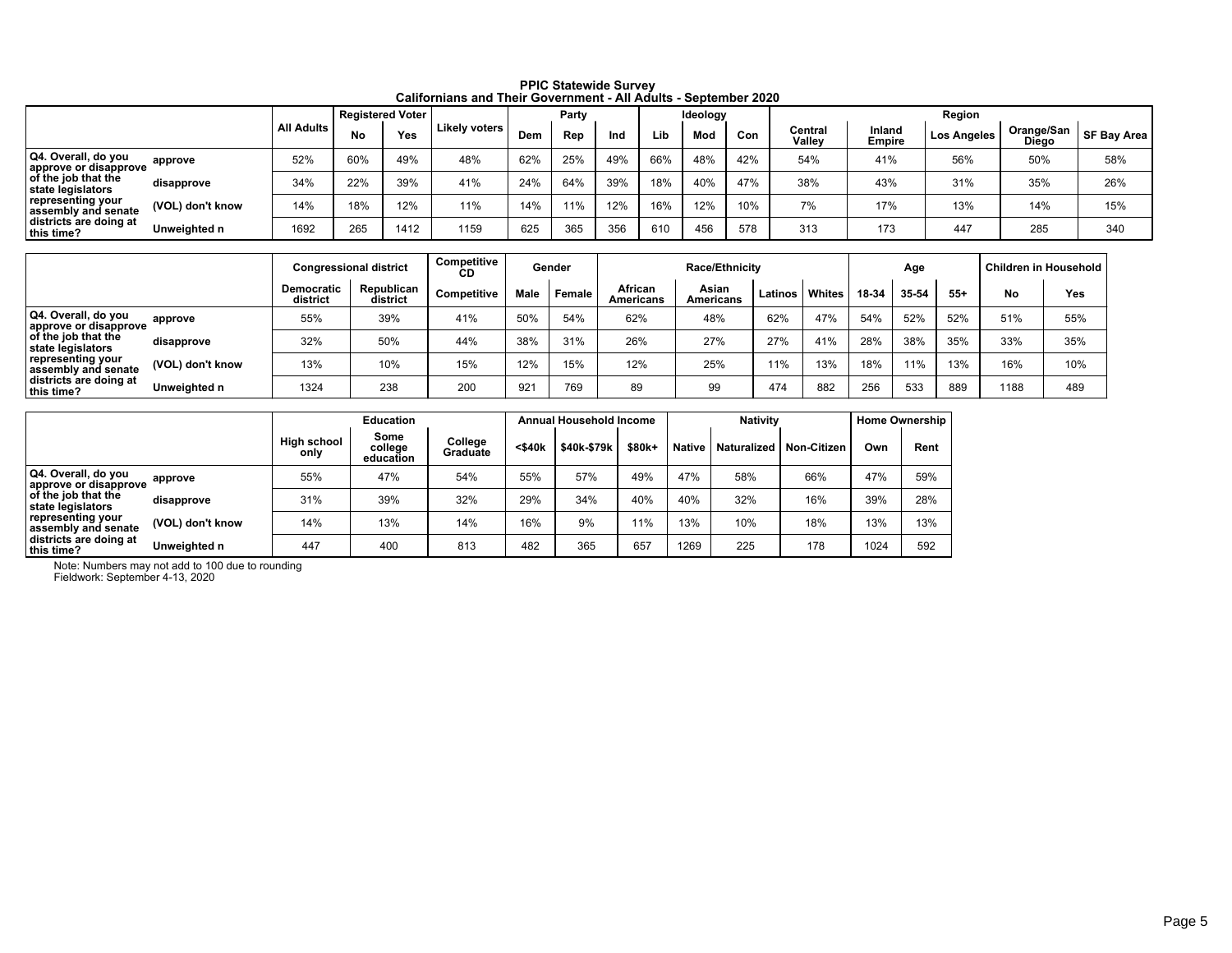|                                                   |                   |           | <b>Registered Voter</b> |                 |      |     | Party |     |     | Ideology |                   |                         |             | Region              |                    |     |
|---------------------------------------------------|-------------------|-----------|-------------------------|-----------------|------|-----|-------|-----|-----|----------|-------------------|-------------------------|-------------|---------------------|--------------------|-----|
| right direction<br>Q5. Do you think               | <b>All Adults</b> | <b>No</b> | <b>Yes</b>              | Likelv voters l | Dem  | Rep | Ind   | Lib | Mod | Con      | Central<br>Vallev | Inland<br><b>Empire</b> | Los Angeles | Orange/San<br>Diego | <b>SF Bay Area</b> |     |
|                                                   |                   | 51%       | 61%                     | 46%             | 48%  | 68% | 14%   | 40% | 72% | 47%      | 32%               | 43%                     | 50%         | 54%                 | 52%                | 53% |
| things in California are wrong direction          |                   | 45%       | 35%                     | 50%             | 48%  | 27% | 83%   | 55% | 24% | 49%      | 64%               | 54%                     | 44%         | 41%                 | 45%                | 44% |
| ∃generally going in the<br>right direction or the | (VOL) don't know  | 4%        | 3%                      | 4%              | 3%   | 5%  | 3%    | 5%  | 4%  | 4%       | 4%                | 2%                      | 6%          | 5%                  | 3%                 | 3%  |
| wrong direction?                                  | Unweighted n      | 1688      | 265                     | 1407            | 1156 | 623 | 365   | 353 | 606 | 455      | 578               | 311                     | 173         | 445                 | 285                | 341 |

|                                                  |                  |                               | <b>Congressional district</b> | Competitive<br>CD  |      | Gender |                             | Race/Ethnicity     |         |        |       | Age       |       |      | ˈ Children in Household │ |
|--------------------------------------------------|------------------|-------------------------------|-------------------------------|--------------------|------|--------|-----------------------------|--------------------|---------|--------|-------|-----------|-------|------|---------------------------|
|                                                  |                  | <b>Democratic</b><br>district | Republican<br>district        | <b>Competitive</b> | Male | Female | African<br><b>Americans</b> | Asian<br>Americans | Latinos | Whites | 18-34 | $35 - 54$ | $55+$ | No   | <b>Yes</b>                |
| Q5. Do vou think                                 | right direction  | 54%                           | 36%                           | 35%                | 49%  | 53%    | 57%                         | 56%                | 64%     | 41%    | 59%   | 49%       | 46%   | 52%  | 50%                       |
| things in California are wrong direction         |                  | 42%                           | 61%                           | 62%                | 48%  | 41%    | 38%                         | 37%                | 32%     | 56%    | 38%   | 48%       | 48%   | 44%  | 46%                       |
| generally going in the<br>right direction or the | (VOL) don't know | 4%                            | 2%                            | 2%                 | 3%   | 6%     | 5%                          | 7%                 | 4%      | 3%     | 3%    | 3%        | 7%    | 4%   | 4%                        |
| wrong direction?                                 | Unweighted n     | 1318                          | 239                           | 202                | 920  | 766    | 89                          | 98                 | 473     | 881    | 256   | 531       | 886   | 1184 | 489                       |

|                                                  |                  |                     | <b>Education</b>             |                     |        | Annual Household Income |        |               | <b>Nativity</b> |               | <b>Home Ownership</b> |      |
|--------------------------------------------------|------------------|---------------------|------------------------------|---------------------|--------|-------------------------|--------|---------------|-----------------|---------------|-----------------------|------|
|                                                  |                  | High school<br>only | Some<br>college<br>education | College<br>Graduate | <\$40k | \$40k-\$79k             | \$80k+ | <b>Native</b> | Naturalized I   | l Non-Citizen | Own                   | Rent |
| <b>Q5. Do vou think</b>                          | right direction  | 50%                 | 49%                          | 54%                 | 55%    | 53%                     | 48%    | 45%           | 57%             | 68%           | 47%                   | 56%  |
| things in California are wrong direction         |                  | 46%                 | 45%                          | 44%                 | 40%    | 44%                     | 50%    | 51%           | 38%             | 29%           | 49%                   | 40%  |
| generally going in the<br>right direction or the | (VOL) don't know | 4%                  | 6%                           | 3%                  | 5%     | 3%                      | 2%     | 4%            | 5%              | 3%            | 4%                    | 4%   |
| wrong direction?                                 | Unweighted n     | 447                 | 401                          | 808                 | 481    | 364                     | 653    | 1266          | 224             | 178           | 1018                  | 594  |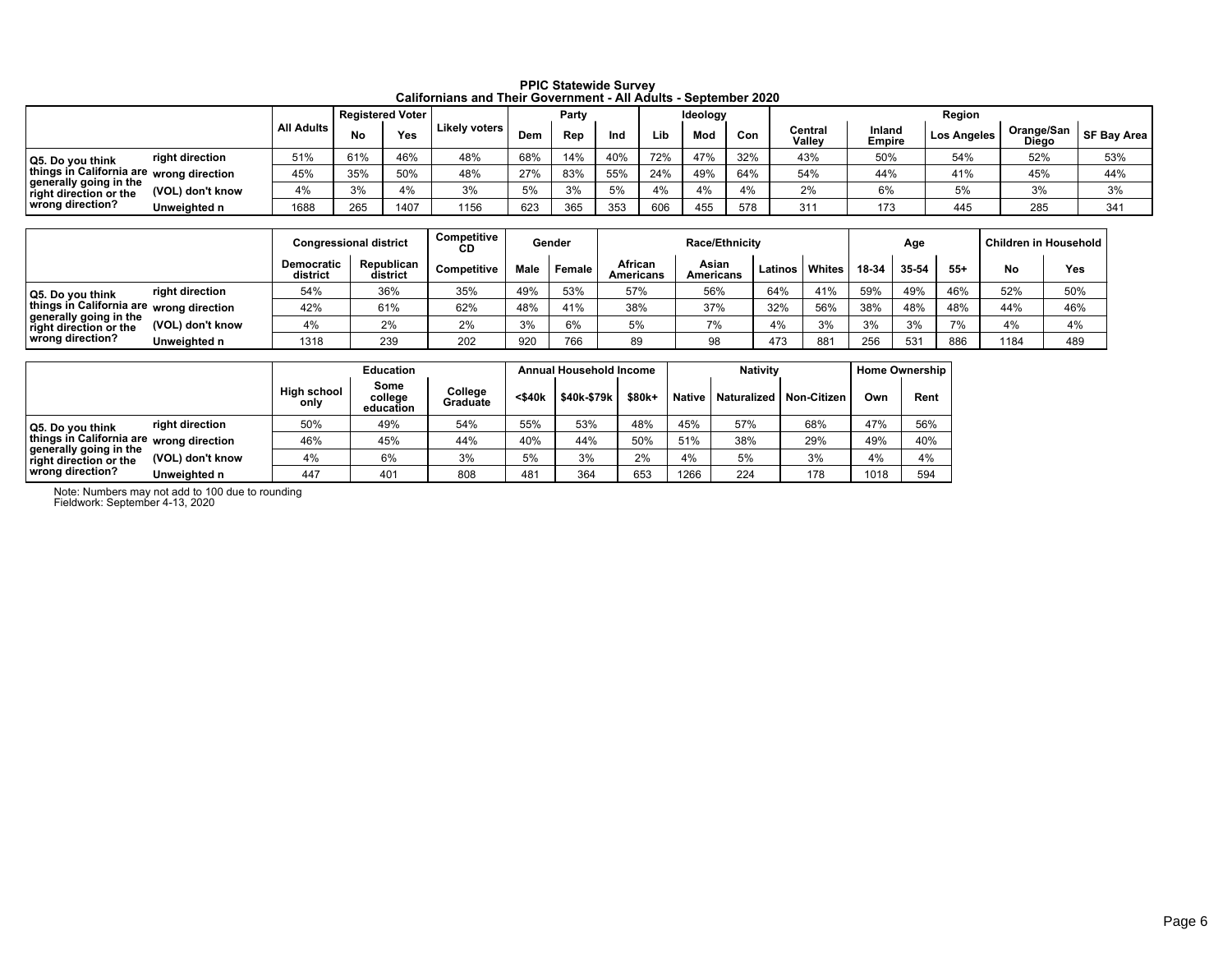|                                                                      |                                             |                   |                         |       | "             |       |       |     |     |          |     |                   |                         |             |                     |             |
|----------------------------------------------------------------------|---------------------------------------------|-------------------|-------------------------|-------|---------------|-------|-------|-----|-----|----------|-----|-------------------|-------------------------|-------------|---------------------|-------------|
|                                                                      |                                             |                   | <b>Registered Voter</b> |       |               |       | Party |     |     | Ideology |     |                   |                         | Region      |                     |             |
|                                                                      |                                             | <b>All Adults</b> | No                      | Yes   | Likely voters | Dem   | Rep   | Ind | Lib | Mod      | Con | Central<br>Vallev | Inland<br><b>Empire</b> | Los Angeles | Orange/San<br>Diego | SF Bay Area |
|                                                                      | yes, serious recession                      | 31%               | 29%                     | 31%   | 34%           | 31%   | 35%   | 28% | 31% | 30%      | 30% | 28%               | 31%                     | 38%         | 23%                 | 31%         |
| Q6. Would you say                                                    | yes, moderate<br>recession                  | 29%               | 21%                     | 32%   | 32%           | 36%   | 28%   | 30% | 30% | 33%      | 26% | 33%               | 31%                     | 27%         | 24%                 | 28%         |
| that California is in an<br>economic recession.                      | yes, mild recession                         | 11%               | 13%                     | 11%   | 10%           | 8%    | 8%    | 16% | 12% | 11%      | 11% | 11%               | 7%                      | 12%         | 15%                 | 11%         |
|                                                                      | or not?IF YES ASK: Do (VOL) yes, don't know | 1%                | $1\%$                   | $1\%$ | $1\%$         | $1\%$ | 0%    | 1%  | 1%  | 1%       | 1%  | $1\%$             | 1%                      | 2%          | $0\%$               | 0%          |
| you think it is in a<br>serious, a moderate,<br>or a mild recession? | no, not in an economic<br>recession         | 23%               | 31%                     | 20%   | 20%           | 19%   | 23%   | 20% | 21% | 21%      | 28% | 24%               | 25%                     | 18%         | 31%                 | 24%         |
|                                                                      | (VOL) don't know                            | 4%                | 5%                      | 4%    | 4%            | 4%    | 4%    | 5%  | 5%  | 3%       | 3%  | 3%                | 4%                      | 4%          | 6%                  | 5%          |
|                                                                      | Unweighted n                                | 1699              | 266                     | 1416  | 1164          | 626   | 365   | 359 | 612 | 458      | 580 | 314               | 172                     | 447         | 285                 | 346         |

|                                                                      |                                             | <b>Congressional district</b> |                        | Competitive<br>CD |      | Gender |                             | Race/Ethnicity            |         |        |       | Age   |       | Children in Household |     |
|----------------------------------------------------------------------|---------------------------------------------|-------------------------------|------------------------|-------------------|------|--------|-----------------------------|---------------------------|---------|--------|-------|-------|-------|-----------------------|-----|
|                                                                      |                                             | Democratic<br>district        | Republican<br>district | Competitive       | Male | Female | African<br><b>Americans</b> | Asian<br><b>Americans</b> | Latinos | Whites | 18-34 | 35-54 | $55+$ | <b>No</b>             | Yes |
|                                                                      | yes, serious recession                      | 31%                           | 27%                    | 25%               | 29%  | 32%    | 28%                         | 25%                       | 30%     | 34%    | 23%   | 34%   | 34%   | 33%                   | 27% |
| Q6. Would you say                                                    | yes, moderate<br>recession                  | 29%                           | 37%                    | 28%               | 27%  | 31%    | 42%                         | 28%                       | 27%     | 30%    | 30%   | 27%   | 30%   | 29%                   | 29% |
| that California is in an<br>economic recession.                      | yes, mild recession                         | 12%                           | 8%                     | 13%               | 14%  | 9%     | 5%                          | 13%                       | 12%     | 11%    | 15%   | 10%   | 9%    | 12%                   | 11% |
|                                                                      | or not?IF YES ASK: Do (VOL) yes, don't know | 1%                            | $0\%$                  | 1%                | 1%   | 1%     | 0%                          | 1%                        | 2%      | 1%     | 1%    | 1%    | 1%    | 1%                    | 1%  |
| vou think it is in a<br>serious, a moderate,<br>or a mild recession? | no, not in an economic<br>recession         | 23%                           | 22%                    | 25%               | 26%  | 21%    | 20%                         | 24%                       | 27%     | 20%    | 25%   | 25%   | 20%   | 20%                   | 30% |
|                                                                      | (VOL) don't know                            | 4%                            | 5%                     | 10%               | 3%   | 6%     | 5%                          | 10%                       | 3%      | 4%     | 5%    | 3%    | 6%    | 5%                    | 3%  |
|                                                                      | Unweighted n                                | 1325                          | 242                    | 201               | 922  | 775    | 90                          | 99                        | 473     | 888    | 260   | 534   | 890   | 1193                  | 491 |

|                                                                        |                                             |                     | <b>Education</b>             |                     |              | Annual Household Income |        |               | <b>Nativity</b> |             | <b>Home Ownership</b> |       |
|------------------------------------------------------------------------|---------------------------------------------|---------------------|------------------------------|---------------------|--------------|-------------------------|--------|---------------|-----------------|-------------|-----------------------|-------|
|                                                                        |                                             | High school<br>only | Some<br>college<br>education | College<br>Graduate | $<$ \$40 $k$ | \$40k-\$79k             | \$80k+ | <b>Native</b> | Naturalized     | Non-Citizen | Own                   | Rent  |
|                                                                        | yes, serious recession                      | 30%                 | 32%                          | 29%                 | 31%          | 29%                     | 30%    | 33%           | 26%             | 27%         | 29%                   | 31%   |
| Q6. Would you say                                                      | yes, moderate<br>recession                  | 27%                 | 31%                          | 31%                 | 27%          | 34%                     | 29%    | 31%           | 28%             | 24%         | 31%                   | 28%   |
| l that California is in an<br>economic recession.                      | yes, mild recession                         | 12%                 | 11%                          | 11%                 | 12%          | 13%                     | 11%    | 11%           | 11%             | 13%         | 10%                   | 12%   |
|                                                                        | or not?IF YES ASK: Do (VOL) yes, don't know | $1\%$               | 1%                           | $1\%$               | 1%           | 1%                      | 1%     | 1%            | $1\%$           | 1%          | 1%                    | $1\%$ |
| vou think it is in a<br>  serious, a moderate,<br>or a mild recession? | no, not in an economic<br>recession         | 27%                 | 21%                          | 22%                 | 24%          | 22%                     | 25%    | 20%           | 30%             | 30%         | 23%                   | 24%   |
|                                                                        | (VOL) don't know                            | 4%                  | 4%                           | 6%                  | 5%           | 2%                      | 4%     | 4%            | 4%              | 4%          | 5%                    | 4%    |
|                                                                        | Unweighted n                                | 446                 | 403                          | 818                 | 483          | 367                     | 658    | 1279          | 222             | 178         | 1029                  | 594   |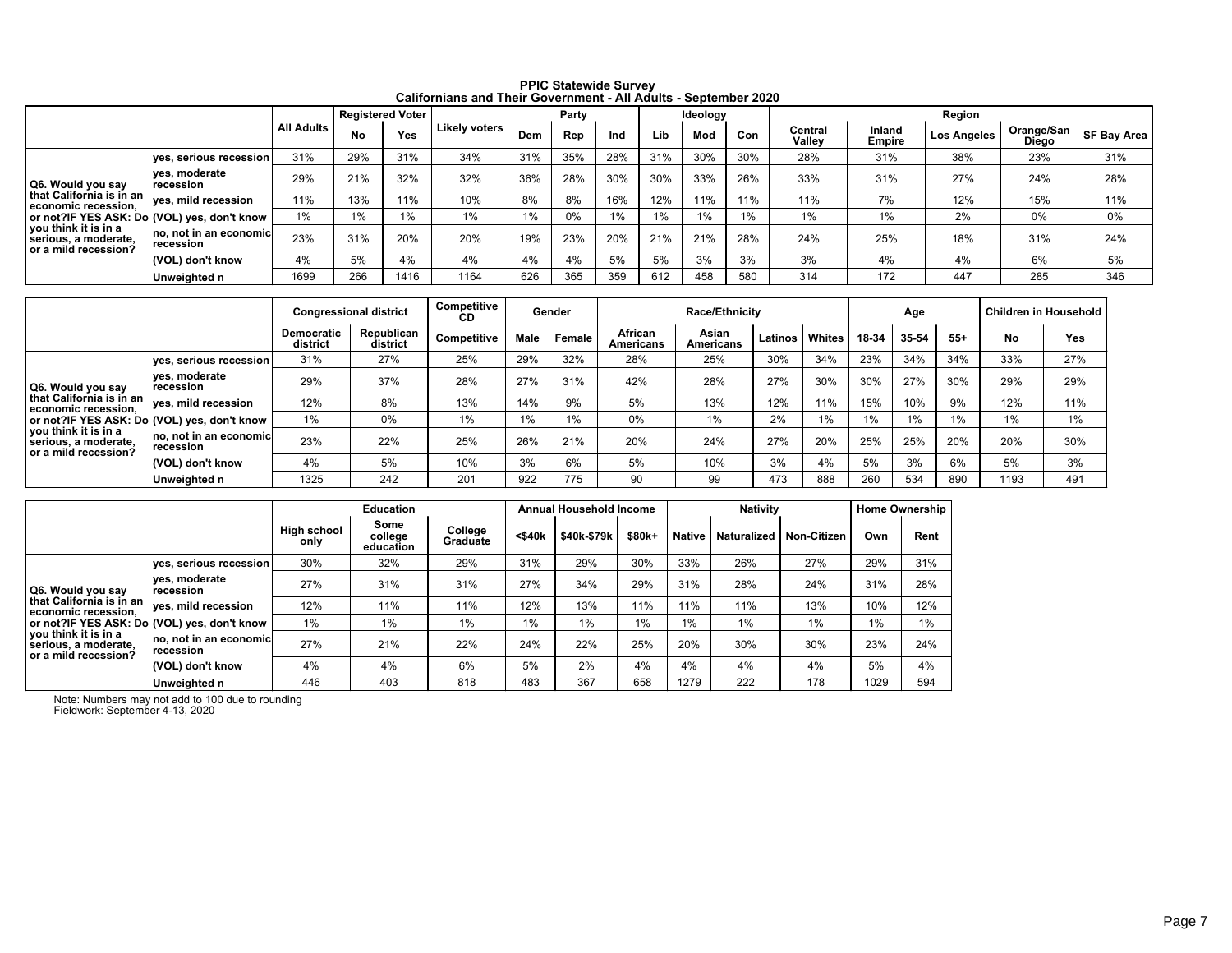|                                                 |                   |      | <b>Registered Voter</b> |               |            |     | Party |     |     | Ideology |                   |                         |             | Region              |               |     |
|-------------------------------------------------|-------------------|------|-------------------------|---------------|------------|-----|-------|-----|-----|----------|-------------------|-------------------------|-------------|---------------------|---------------|-----|
| approve<br>Q22. Overall, do you                 | <b>All Adults</b> | No   | <b>Yes</b>              | Likely voters | <b>Dem</b> | Rep | Ind   | Lib | Mod | Con      | Central<br>Valley | Inland<br><b>Empire</b> | Los Angeles | Orange/San<br>Diego | l SF Bav Area |     |
|                                                 |                   | 31%  | 27%                     | 33%           | 32%        | 5%  | 82%   | 36% | 9%  | 36%      | 53%               | 41%                     | 39%         | 25%                 | 35%           | 21% |
| approve or disapprove disapprove,               |                   | 66%  | 68%                     | 65%           | 67%        | 94% | 16%   | 60% | 90% | 59%      | 44%               | 56%                     | 61%         | 71%                 | 63%           | 75% |
| of the way that Donald<br>Trump is handling his | (VOL) don't know  | 3%   | 6%                      | 2%            | 2%         | 1%  | 2%    | 4%  | 1%  | 5%       | 3%                | 3%                      | 1%          | 4%                  | 2%            | 4%  |
| job as president?                               | Unweighted n      | 1688 | 264                     | 1409          | 1159       | 627 | 364   | 353 | 611 | 452      | 580               | 312                     | 173         | 442                 | 283           | 343 |

|                                                 |                  | <b>Congressional district</b> |                        | Competitive<br>CD  |      | Gender |                      | <b>Race/Ethnicity</b> |         |        |       | Age   |       |      | Children in Household |
|-------------------------------------------------|------------------|-------------------------------|------------------------|--------------------|------|--------|----------------------|-----------------------|---------|--------|-------|-------|-------|------|-----------------------|
|                                                 |                  | Democratic<br>district        | Republican<br>district | <b>Competitive</b> | Male | Female | African<br>Americans | Asian<br>Americans    | Latinos | Whites | 18-34 | 35-54 | $55+$ | No   | Yes                   |
| Q22. Overall, do you                            | approve          | 29%                           | 45%                    | 48%                | 35%  | 27%    | 12%                  | 24%                   | 26%     | 39%    | 23%   | 33%   | 36%   | 30%  | 33%                   |
| approve or disapprove disapprove                |                  | 68%                           | 52%                    | 47%                | 60%  | 71%    | 86%                  | 75%                   | 69%     | 59%    | 72%   | 64%   | 61%   | 68%  | 62%                   |
| of the wav that Donald<br>Trump is handling his | (VOL) don't know | 3%                            | 3%                     | 5%                 | 4%   | 2%     | 2%                   | 1%                    | 6%      | 2%     | 5%    | 3%    | 2%    | 2%   | 5%                    |
| job as president?                               | Unweighted n     | 1319                          | 240                    | 201                | 915  | 771    | 89                   | 100                   | 472     | 885    | 257   | 530   | 886   | 1185 | 488                   |

|                                                     |                  |                     | <b>Education</b>             |                     |        | Annual Household Income |        |               | <b>Nativity</b> |             |      | <b>Home Ownership</b> |
|-----------------------------------------------------|------------------|---------------------|------------------------------|---------------------|--------|-------------------------|--------|---------------|-----------------|-------------|------|-----------------------|
|                                                     |                  | High school<br>only | Some<br>college<br>education | College<br>Graduate | <\$40k | \$40k-\$79k             | \$80k+ | <b>Native</b> | Naturalized     | Non-Citizen | Own  | Rent                  |
| Q22. Overall, do you                                | approve          | 34%                 | 31%                          | 27%                 | 32%    | 30%                     | 28%    | 34%           | 34%             | 19%         | 35%  | 25%                   |
| approve or disapprove                               | disapprove       | 60%                 | 68%                          | 72%                 | 64%    | 68%                     | 70%    | 64%           | 64%             | 74%         | 63%  | 71%                   |
| l of the wav that Donald<br>' Trump is handling his | (VOL) don't know | 6%                  | 1%                           | 1%                  | 4%     | 2%                      | 2%     | 2%            | 2%              | 7%          | 2%   | 4%                    |
| l job as president?                                 | Unweighted n     | 445                 | 395                          | 817                 | 478    | 365                     | 655    | 1268          | 224             | 177         | 1025 | 590                   |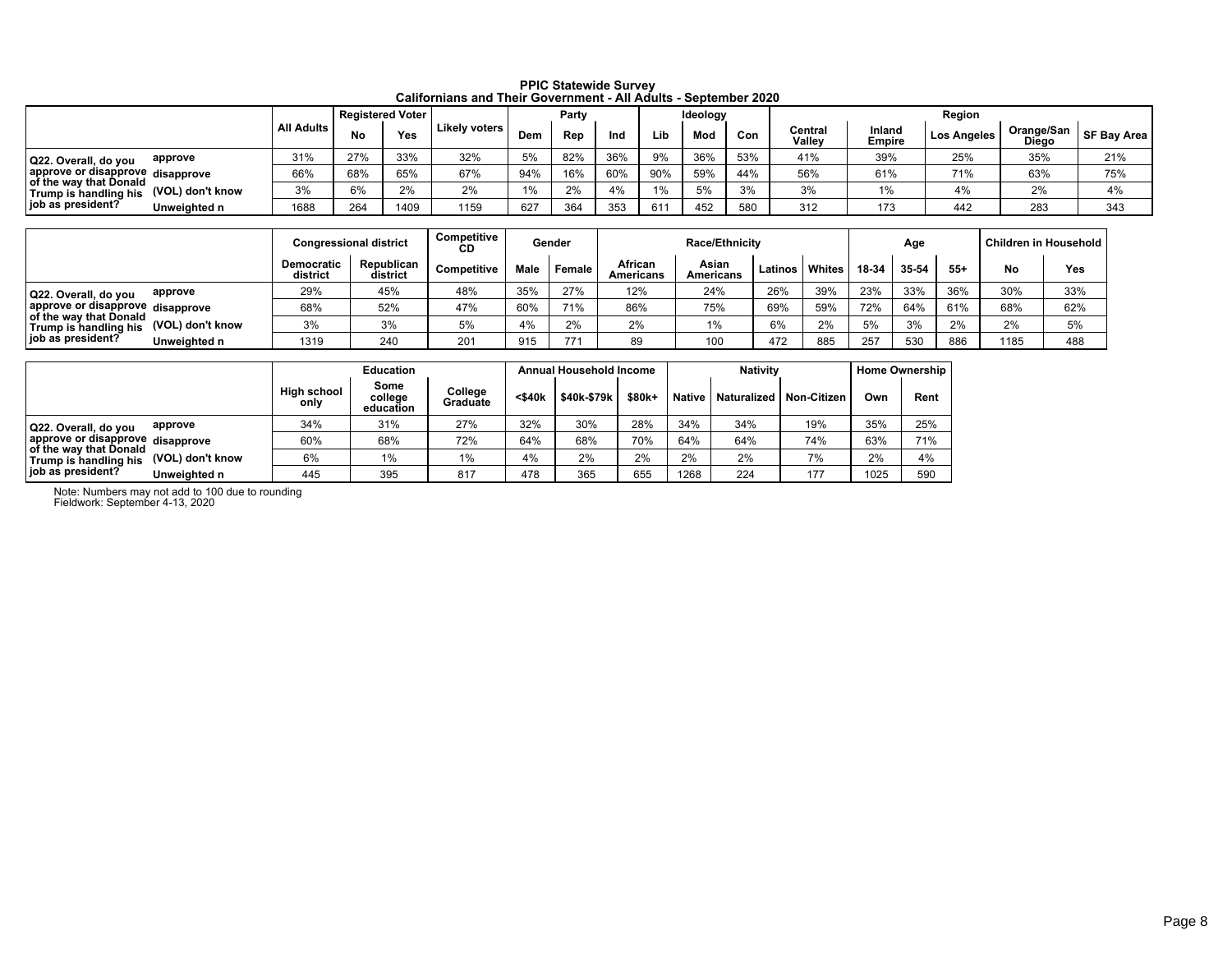|                                           |                  |                   | Registered Voter I |            |                      |     | Party |     |     | Ideology |     |                   |                         | Region      |                     |             |
|-------------------------------------------|------------------|-------------------|--------------------|------------|----------------------|-----|-------|-----|-----|----------|-----|-------------------|-------------------------|-------------|---------------------|-------------|
|                                           |                  | <b>All Adults</b> | No                 | <b>Yes</b> | <b>Likely voters</b> | Dem | Rep   | Ind | Lib | Mod      | Con | Central<br>Valley | Inland<br><b>Empire</b> | Los Angeles | Orange/San<br>Diego | SF Bay Area |
| Q22a. Overall, do you                     | approve          | 29%               | 23%                | 32%        | 32%                  | 4%  | 79%   | 31% | 6%  | 34%      | 52% | 39%               | 34%                     | 23%         | 33%                 | 19%         |
| approve or disapprove<br>of the way that  | disapprove       | 68%               | 72%                | 66%        | 67%                  | 94% | 19%   | 66% | 92% | 62%      | 45% | 60%               | 62%                     | 73%         | 65%                 | 78%         |
| <b>President Trump is</b><br>handling the | (VOL) don't know | 3%                | 5%                 | 2%         | 2%                   | 1%  | 2%    | 3%  | 1%  | 4%       | 3%  | $1\%$             | 4%                      | 4%          | $1\%$               | 3%          |
| coronavirus outbreak? Unweighted n        |                  | 1690              | 265                | 1410       | 1160                 | 627 | 365   | 354 | 612 | 456      | 578 | 312               | 171                     | 443         | 284                 | 345         |

|                                                               |                               | <b>Congressional district</b> | Competitive<br>CD |      | Gender          |                             | <b>Race/Ethnicity</b> |         |        |       | Age   |       | Children in Household |     |
|---------------------------------------------------------------|-------------------------------|-------------------------------|-------------------|------|-----------------|-----------------------------|-----------------------|---------|--------|-------|-------|-------|-----------------------|-----|
|                                                               | <b>Democratic</b><br>district | Republican<br>district        | Competitive       | Male | Female          | African<br><b>Americans</b> | Asian<br>Americans    | Latinos | Whites | 18-34 | 35-54 | $55+$ | No                    | Yes |
| Q22a. Overall, do you<br>approve                              | 26%                           | 45%                           | 47%               | 32%  | 26%             | 16%                         | 16%                   | 27%     | 35%    | 22%   | 30%   | 35%   | 27%                   | 32% |
| approve or disapprove<br>disapprove<br>of the way that        | 72%                           | 53%                           | 51%               | 65%  | 71%             | 84%                         | 83%                   | 68%     | 62%    | 75%   | 67%   | 62%   | 71%                   | 63% |
| <b>President Trump is</b><br>(VOL) don't know<br>handling the | 3%                            | 1%                            | 2%                | 2%   | 3%              | 0%                          | 1%                    | 5%      | 2%     | 3%    | 2%    | 3%    | 2%                    | 4%  |
| coronavirus outbreak? Unweighted n                            | 1321                          | 241                           | 202               | 917  | 77 <sup>1</sup> | 90                          | 100                   | 47'     | 885    | 258   | 533   | 885   | 1186                  | 490 |

|                                          |                  |                     | <b>Education</b>             |                     |        | Annual Household Income |        |        | <b>Nativity</b> |             |      | Home Ownership |
|------------------------------------------|------------------|---------------------|------------------------------|---------------------|--------|-------------------------|--------|--------|-----------------|-------------|------|----------------|
|                                          |                  | High school<br>only | Some<br>college<br>education | College<br>Graduate | <\$40k | \$40k-\$79k             | \$80k+ | Native | Naturalized     | Non-Citizen | Own  | Rent           |
| Q22a. Overall, do you                    | approve          | 33%                 | 28%                          | 24%                 | 28%    | 28%                     | 28%    | 32%    | 28%             | 19%         | 34%  | 24%            |
| approve or disapprove<br>of the wav that | disapprove       | 61%                 | 70%                          | 76%                 | 67%    | 70%                     | 71%    | 66%    | 71%             | 74%         | 65%  | 72%            |
| l President Trump is<br>handling the     | (VOL) don't know | 6%                  | 2%                           | 0%                  | 4%     | 2%                      | 1%     | 2%     | 1%              | 7%          | 2%   | 3%             |
| coronavirus outbreak? Unweighted n       |                  | 444                 | 399                          | 817                 | 479    | 366                     | 656    | 1270   | 224             | 178         | 1026 | 592            |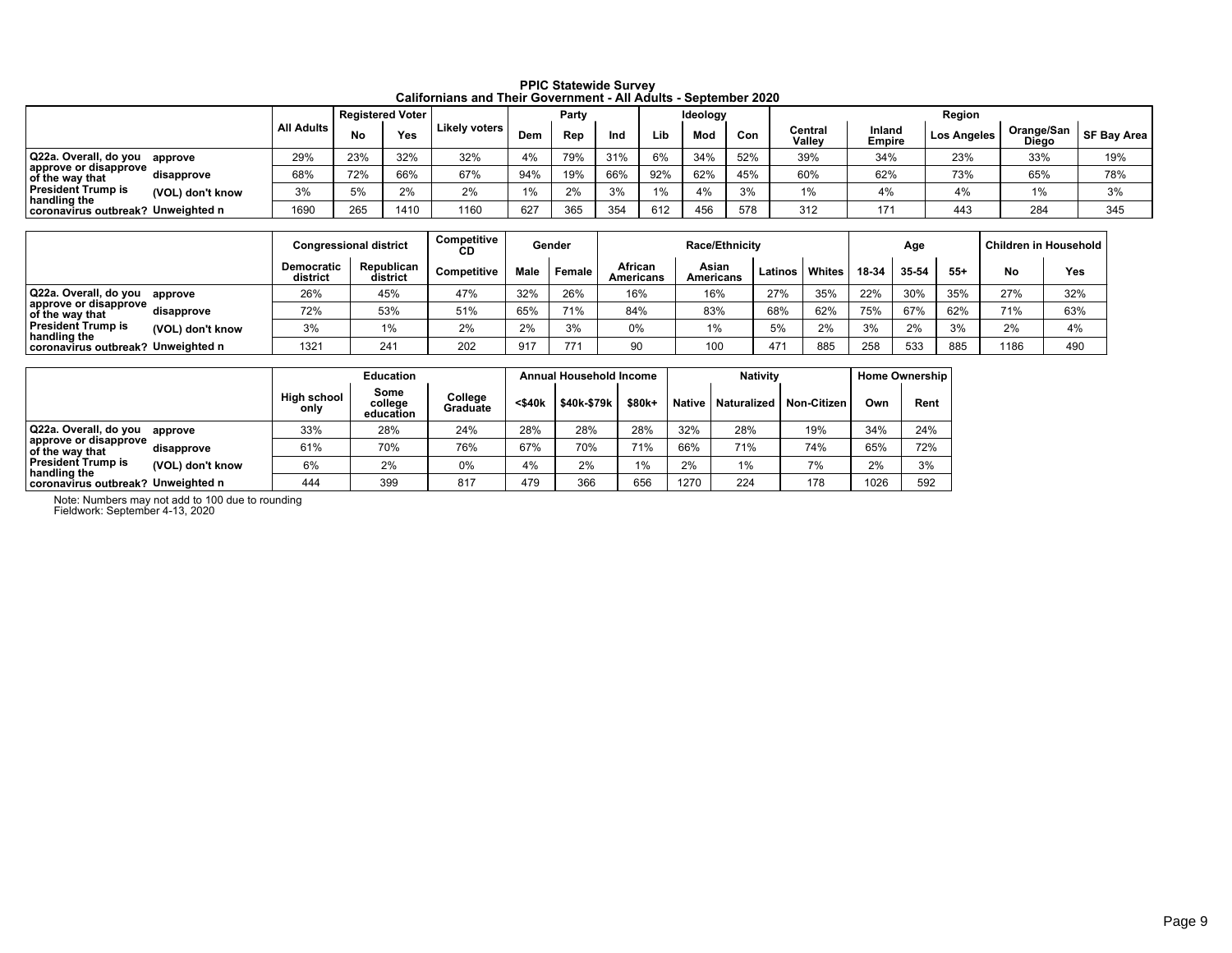|                                             |                  |                   | Registered Voter |      |               |     | Party |     |     | Ideology |     |                   |                         | Region      |                            |             |
|---------------------------------------------|------------------|-------------------|------------------|------|---------------|-----|-------|-----|-----|----------|-----|-------------------|-------------------------|-------------|----------------------------|-------------|
|                                             |                  | <b>All Adults</b> | No               | Yes  | Likely voters | Dem | Rep   | Ind | Lib | Mod      | Con | Central<br>Vallev | Inland<br><b>Empire</b> | Los Angeles | Orange/San<br><b>Diego</b> | SF Bay Area |
| Q23. Overall, do you                        | approve          | 31%               | 49%              | 23%  | 21%           | 20% | 20%   | 28% | 27% | 33%      | 33% | 36%               | 30%                     | 31%         | 29%                        | 29%         |
| approve or disapprove disapprove            |                  | 63%               | 42%              | 73%  | 75%           | 77% | 75%   | 67% | 69% | 62%      | 61% | 60%               | 65%                     | 62%         | 68%                        | 65%         |
| of the way the U.S.<br>Congress is handling | (VOL) don't know | 6%                | 9%               | 4%   | 3%            | 3%  | 6%    | 5%  | 4%  | 4%       | 6%  | 4%                | 6%                      | 7%          | 3%                         | 6%          |
| its job?                                    | Unweighted n     | 1684              | 263              | 1406 | 1155          | 622 | 365   | 352 | 605 | 452      | 578 | 313               | 171                     | 442         | 284                        | 341         |

|                                             |                  |                               | <b>Congressional district</b> | Competitive<br>CD  |      | Gender |                             | <b>Race/Ethnicity</b> |         |        |       | Age   |       |      | Children in Household |
|---------------------------------------------|------------------|-------------------------------|-------------------------------|--------------------|------|--------|-----------------------------|-----------------------|---------|--------|-------|-------|-------|------|-----------------------|
|                                             |                  | <b>Democratic</b><br>district | Republican<br>district        | <b>Competitive</b> | Male | Female | African<br><b>Americans</b> | Asian<br>Americans    | Latinos | Whites | 18-34 | 35-54 | $55+$ | No   | Yes                   |
| Q23. Overall, do you                        | approve          | 31%                           | 27%                           | 39%                | 30%  | 32%    | 18%                         | 30%                   | 47%     | 21%    | 33%   | 31%   | 29%   | 28%  | 36%                   |
| approve or disapprove                       | disapprove       | 64%                           | 68%                           | 56%                | 66%  | 61%    | 77%                         | 65%                   | 45%     | 75%    | 63%   | 64%   | 62%   | 66%  | 59%                   |
| of the way the U.S.<br>Congress is handling | (VOL) don't know | 5%                            | 5%                            | 6%                 | 4%   | 7%     | 5%                          | 5%                    | 8%      | 4%     | 4%    | 5%    | 8%    | 5%   | 6%                    |
| its job?                                    | Unweighted n     | 1313                          | 241                           | 202                | 917  | 765    | 90                          | 99                    | 469     | 878    | 255   | 533   | 881   | 1183 | 486                   |

|                                             |                  |                     | <b>Education</b>             |                     |        | Annual Household Income |        |               | <b>Nativity</b> |                             |      | Home Ownership |
|---------------------------------------------|------------------|---------------------|------------------------------|---------------------|--------|-------------------------|--------|---------------|-----------------|-----------------------------|------|----------------|
|                                             |                  | High school<br>only | Some<br>college<br>education | College<br>Graduate | <\$40k | \$40k-\$79k             | \$80k+ | <b>Native</b> |                 | ∣ Naturalized ∣ Non-Citizen | Own  | Rent           |
| Q23. Overall, do you                        | approve          | 46%                 | 22%                          | 22%                 | 43%    | 27%                     | 19%    | 23%           | 37%             | 53%                         | 29%  | 34%            |
| approve or disapprove disapprove            |                  | 46%                 | 74%                          | 74%                 | 49%    | 69%                     | 79%    | 72%           | 60%             | 35%                         | 66%  | 60%            |
| of the way the U.S.<br>Congress is handling | (VOL) don't know | 8%                  | 4%                           | 4%                  | 8%     | 4%                      | 2%     | 4%            | 4%              | 12%                         | 5%   | 6%             |
| lits job?                                   | Unweighted n     | 444                 | 400                          | 808                 | 482    | 361                     | 653    | 1265          | 223             | 177                         | 1019 | 590            |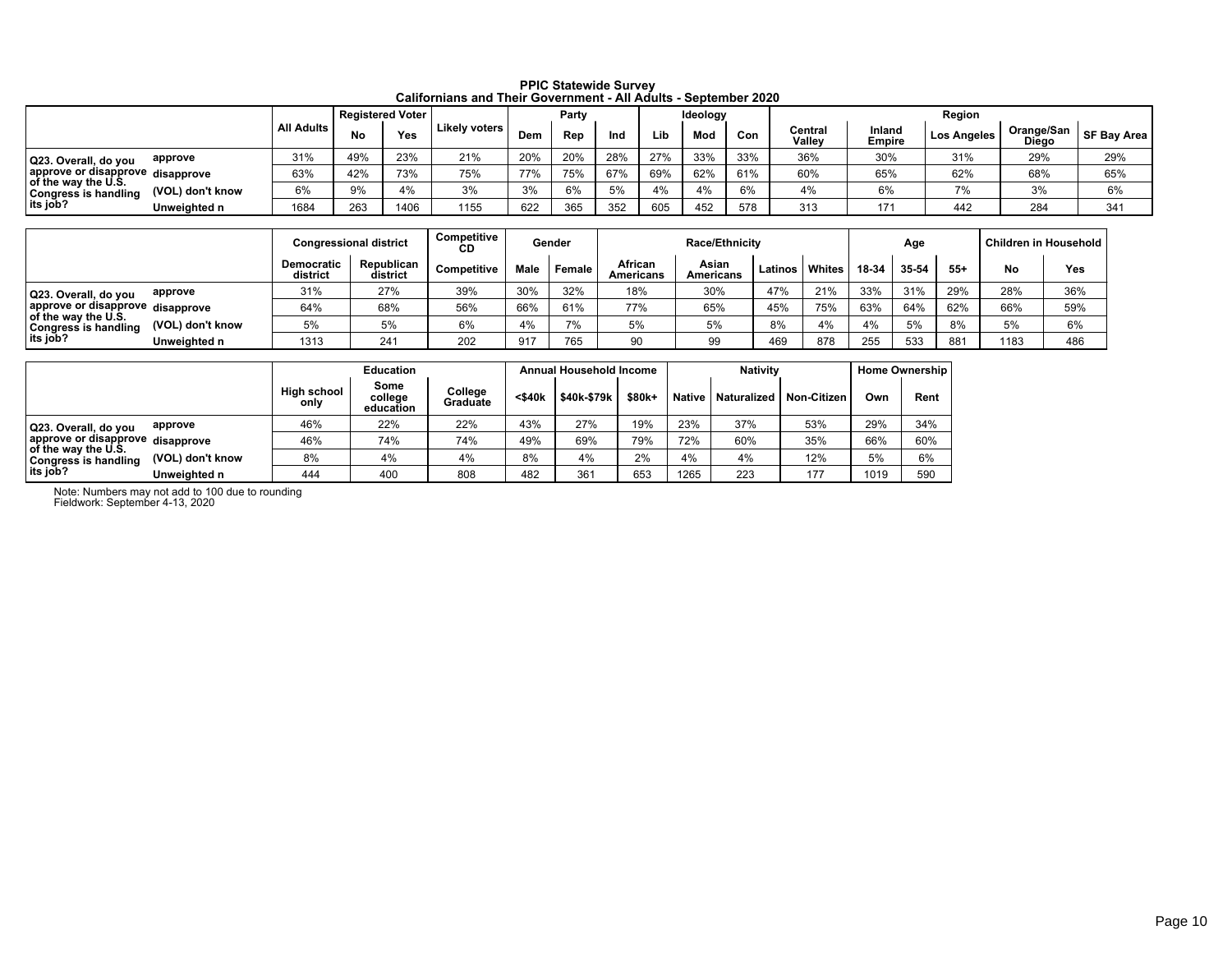|                                                    |                  |                   | Registered Voter |            |                      |            | Party |     |     | Ideology |     |                   |                         | Region      |                     |             |
|----------------------------------------------------|------------------|-------------------|------------------|------------|----------------------|------------|-------|-----|-----|----------|-----|-------------------|-------------------------|-------------|---------------------|-------------|
|                                                    |                  | <b>All Adults</b> | No               | <b>Yes</b> | <b>Likely voters</b> | <b>Dem</b> | Rep   | Ind | Lib | Mod      | Con | Central<br>Vallev | Inland<br><b>Empire</b> | Los Angeles | Orange/San<br>Diego | SF Bay Area |
| Q24. Overall, do you                               | approve          | 44%               | 46%              | 44%        | 46%                  | 65%        | 16%   | 40% | 61% | 40%      | 30% | 46%               | 37%                     | 49%         | 43%                 | 44%         |
| approve or disapprove <br>l of the wav that Dianne | disapprove       | 39%               | 24%              | 45%        | 45%                  | 26%        | 74%   | 43% | 23% | 44%      | 54% | 44%               | 43%                     | 36%         | 45%                 | 33%         |
| Feinstein is handling<br>her job as U.S.           | (VOL) don't know | 17%               | 30%              | 11%        | 9%                   | 9%         | 10%   | 16% | 16% | 17%      | 16% | 11%               | 20%                     | 15%         | 12%                 | 23%         |
| senator?                                           | Unweighted n     | 1691              | 262              | 1412       | 1160                 | 625        | 366   | 355 | 610 | 454      | 577 | 309               | 173                     | 446         | 284                 | 345         |

|                                                 |                  | <b>Congressional district</b> |                        | Competitive<br>CD  |      | Gender |                             | <b>Race/Ethnicity</b> |                  |     |       | Age   |       |           | Children in Household |
|-------------------------------------------------|------------------|-------------------------------|------------------------|--------------------|------|--------|-----------------------------|-----------------------|------------------|-----|-------|-------|-------|-----------|-----------------------|
|                                                 |                  | Democratic<br>district        | Republican<br>district | <b>Competitive</b> | Male | Female | African<br><b>Americans</b> | Asian<br>Americans    | Latinos   Whites |     | 18-34 | 35-54 | $55+$ | <b>No</b> | <b>Yes</b>            |
| Q24. Overall, do you                            | approve          | 47%                           | 35%                    | 43%                | 44%  | 45%    | 58%                         | 46%                   | 46%              | 43% | 41%   | 40%   | 52%   | 48%       | 39%                   |
| approve or disapprove<br>of the wav that Dianne | disapprove       | 36%                           | 56%                    | 44%                | 43%  | 35%    | 35%                         | 29%                   | 33%              | 44% | 35%   | 43%   | 38%   | 38%       | 40%                   |
| Feinstein is handling<br>her job as U.S.        | (VOL) don't know | 17%                           | 9%                     | 13%                | 13%  | 20%    | 6%                          | 25%                   | 21%              | 13% | 24%   | 16%   | 10%   | 15%       | 21%                   |
| senator?                                        | Unweighted n     | 1319                          | 242                    | 201                | 919  | 770    | 89                          | 99                    | 472              | 883 | 253   | 533   | 890   | 1187      | 489                   |

|                                                 |                  |                     | <b>Education</b>             |                     |        | Annual Household Income |        |               | <b>Nativity</b>           |     |      | Home Ownership |
|-------------------------------------------------|------------------|---------------------|------------------------------|---------------------|--------|-------------------------|--------|---------------|---------------------------|-----|------|----------------|
|                                                 |                  | High school<br>only | Some<br>college<br>education | College<br>Graduate | <\$40k | \$40k-\$79k             | \$80k+ | <b>Native</b> | Naturalized   Non-Citizen |     | Own  | Rent           |
| Q24. Overall, do you                            | approve          | 43%                 | 43%                          | 48%                 | 48%    | 44%                     | 44%    | 43%           | 51%                       | 45% | 47%  | 43%            |
| approve or disapprove<br>of the way that Dianne | disapprove       | 36%                 | 45%                          | 35%                 | 31%    | 42%                     | 44%    | 45%           | 32%                       | 22% | 41%  | 37%            |
| Feinstein is handling<br>her job as U.S.        | (VOL) don't know | 21%                 | 12%                          | 17%                 | 21%    | 13%                     | 12%    | 12%           | 18%                       | 33% | 13%  | 21%            |
| senator?                                        | Unweighted n     | 448                 | 397                          | 814                 | 479    | 364                     | 655    | 1272          | 224                       | 175 | 1026 | 590            |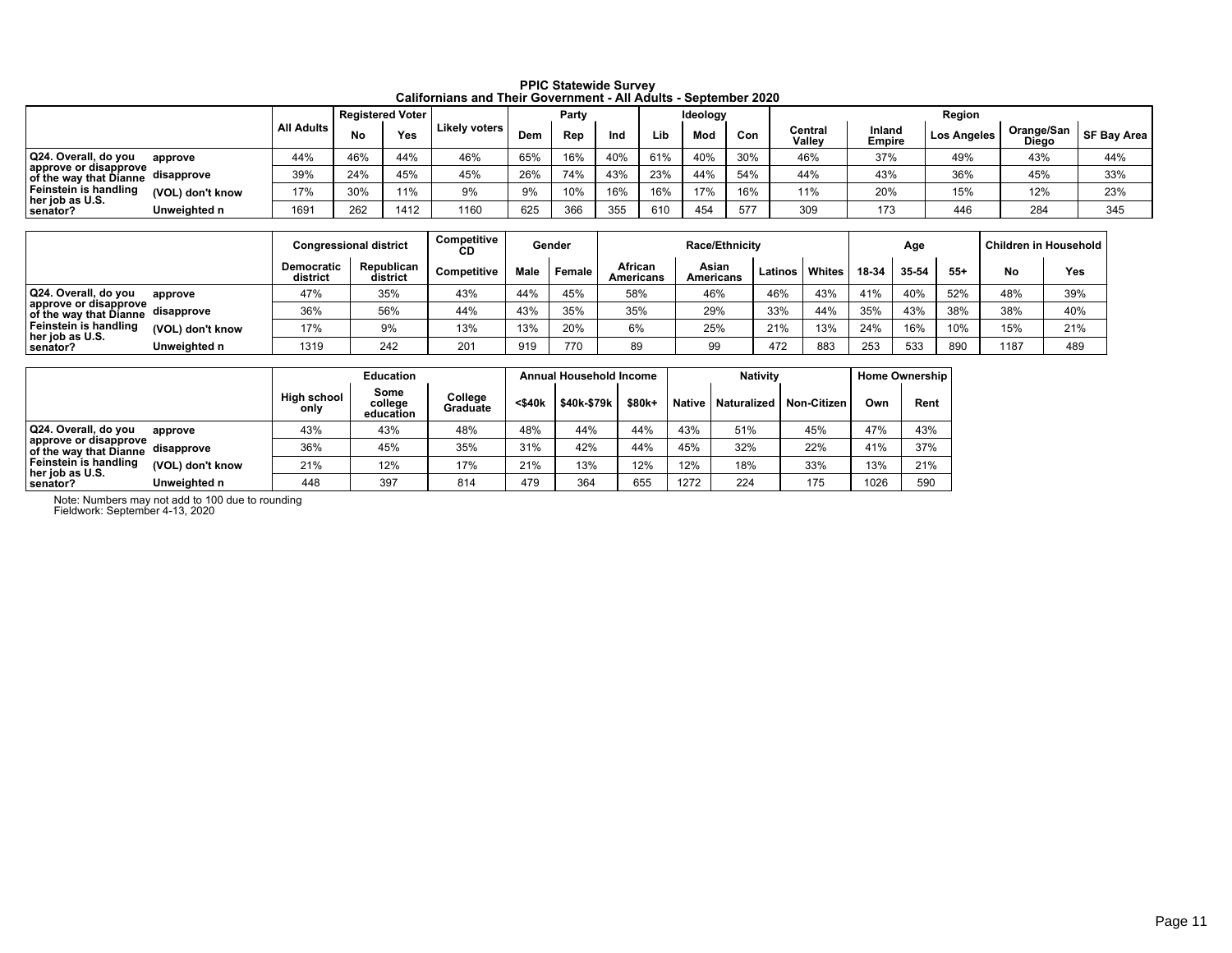|                                                  |                  |                   | <b>Registered Voter</b> |            |                 |     | Party |     |     | Ideology |            |                   |                         | Region      |                     |             |
|--------------------------------------------------|------------------|-------------------|-------------------------|------------|-----------------|-----|-------|-----|-----|----------|------------|-------------------|-------------------------|-------------|---------------------|-------------|
|                                                  |                  | <b>All Adults</b> | <b>No</b>               | <b>Yes</b> | Likelv voters l | Dem | Rep   | Ind | Lib | Mod      | <b>Con</b> | Central<br>Valley | Inland<br><b>Empire</b> | Los Angeles | Orange/San<br>Diego | SF Bay Area |
| Q25. Overall, do you                             | approve          | 54%               | 54%                     | 54%        | 56%             | 79% | 15%   | 51% | 73% | 51%      | 36%        | 47%               | 50%                     | 61%         | 51%                 | 58%         |
| approve or disapprove disapprove,                |                  | 33%               | 21%                     | 38%        | 38%             | 15% | 77%   | 35% | 16% | 33%      | 52%        | 44%               | 38%                     | 24%         | 39%                 | 27%         |
| of the wav that Kamala<br>Harris is handling her | (VOL) don't know | 13%               | 24%                     | 8%         | 6%              | 6%  | 8%    | 14% | 11% | 16%      | 11%        | 9%                | 12%                     | 14%         | 10%                 | 15%         |
| job as U.S. senator?                             | Unweighted n     | 1692              | 262                     | 1414       | 1162            | 626 | 366   | 356 | 609 | 455      | 579        | 311               | 173                     | 446         | 283                 | 344         |

|                                                  |                  | <b>Congressional district</b> |                        | Competitive<br>CD  |      | Gender          |                             | <b>Race/Ethnicity</b> |         |               |       | Age   |       |      | Children in Household |
|--------------------------------------------------|------------------|-------------------------------|------------------------|--------------------|------|-----------------|-----------------------------|-----------------------|---------|---------------|-------|-------|-------|------|-----------------------|
|                                                  |                  | <b>Democratic</b><br>district | Republican<br>district | <b>Competitive</b> | Male | Female          | African<br><b>Americans</b> | Asian<br>Americans    | Latinos | <b>Whites</b> | 18-34 | 35-54 | $55+$ | No   | Yes                   |
| Q25. Overall, do you                             | approve          | 57%                           | 40%                    | 38%                | 49%  | 59%             | 68%                         | 56%                   | 58%     | 51%           | 54%   | 51%   | 58%   | 57%  | 50%                   |
| approve or disapprove disapprove                 |                  | 30%                           | 50%                    | 46%                | 39%  | 26%             | 24%                         | 21%                   | 24%     | 41%           | 29%   | 35%   | 33%   | 31%  | 34%                   |
| of the way that Kamala<br>Harris is handling her | (VOL) don't know | 13%                           | 9%                     | 16%                | 12%  | 15%             | 8%                          | 23%                   | 18%     | 8%            | 17%   | 14%   | 9%    | 12%  | 16%                   |
| iob as U.S. senator?                             | Unweighted n     | 1322                          | 241                    | 202                | 919  | 77 <sup>1</sup> | 90                          | 99                    | 472     | 883           | 256   | 531   | 890   | 1189 | 488                   |

|                                                    |                  |                     | <b>Education</b>             |                     |        | Annual Household Income |        |          | <b>Nativity</b> |               |      | <b>Home Ownership</b> |
|----------------------------------------------------|------------------|---------------------|------------------------------|---------------------|--------|-------------------------|--------|----------|-----------------|---------------|------|-----------------------|
|                                                    |                  | High school<br>only | Some<br>college<br>education | College<br>Graduate | <\$40k | <b>\$40k-\$79k</b>      | \$80k+ | Native I | Naturalized     | l Non-Citizen | Own  | Rent                  |
| Q25. Overall, do you                               | approve          | 51%                 | 55%                          | 58%                 | 55%    | 56%                     | 55%    | 52%      | 61%             | 57%           | 52%  | 57%                   |
| approve or disapprove disapprove                   |                  | 30%                 | 37%                          | 30%                 | 27%    | 34%                     | 38%    | 39%      | 25%             | 14%           | 36%  | 28%                   |
| of the way that Kamala<br>l Harris is handling her | (VOL) don't know | 19%                 | 8%                           | 11%                 | 18%    | 10%                     | 7%     | 9%       | 13%             | 29%           | 11%  | 15%                   |
| l iob as U.S. senator?                             | Unweighted n     | 446                 | 398                          | 816                 | 479    | 365                     | 655    | 1272     | 225             | 175           | 1027 | 590                   |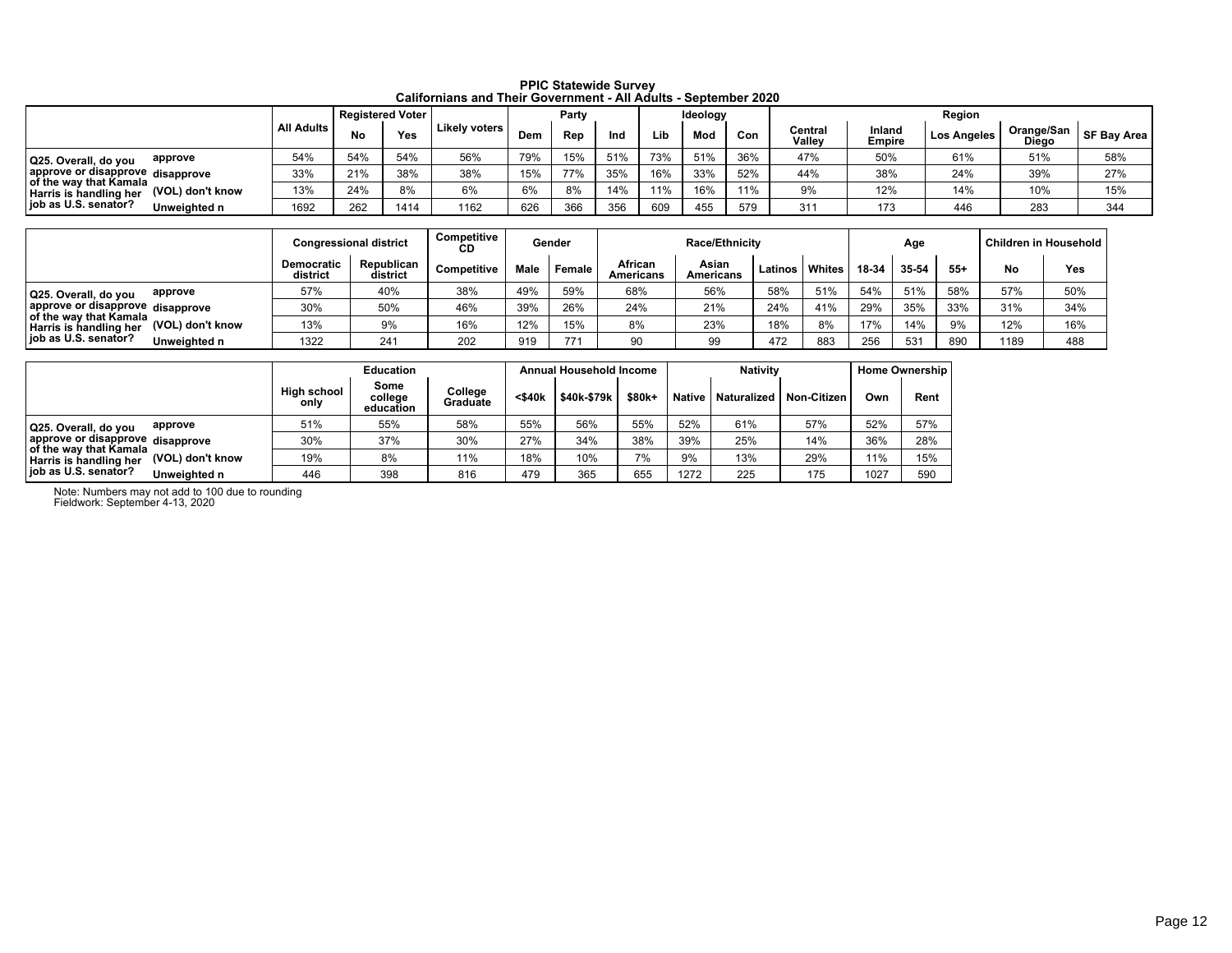|                                                |                  |                   | Registered Voter |      |                      |     | Party |     |     | Ideology |     |                   |                         | Region      |                     |                 |
|------------------------------------------------|------------------|-------------------|------------------|------|----------------------|-----|-------|-----|-----|----------|-----|-------------------|-------------------------|-------------|---------------------|-----------------|
|                                                |                  | <b>All Adults</b> | No               | Yes  | <b>Likely voters</b> | Dem | Rep   | Ind | Lib | Mod      | Con | Central<br>Valley | Inland<br><b>Empire</b> | Los Angeles | Orange/San<br>Diego | ∣ SF Bay Area I |
| Q26. Overall, do you<br>approve or disapprove  | approve          | 55%               | 56%              | 55%  | 56%                  | 68% | 39%   | 54% | 66% | 52%      | 48% | 52%               | 47%                     | 60%         | 57%                 | 59%             |
| of the way your own<br>representative to the   | disapprove       | 30%               | 27%              | 32%  | 32%                  | 21% | 46%   | 29% | 20% | 35%      | 38% | 37%               | 34%                     | 26%         | 34%                 | 24%             |
| U.S. House of<br><b>Representatives in</b>     | (VOL) don't know | 15%               | 17%              | 14%  | 12%                  | 11% | 15%   | 17% | 15% | 13%      | 14% | 11%               | 20%                     | 14%         | 9%                  | 18%             |
| <b>Congress is handling</b><br>his or her job? | Unweighted n     | 1688              | 264              | 1407 | 1157                 | 623 | 362   | 357 | 609 | 456      | 574 | 310               | 173                     | 445         | 282                 | 343             |

|                                                |                  | <b>Congressional district</b> |                        | Competitive<br>CD |      | Gender |                             | Race/Ethnicity     |         |               |       | Age   |       |      | Children in Household |
|------------------------------------------------|------------------|-------------------------------|------------------------|-------------------|------|--------|-----------------------------|--------------------|---------|---------------|-------|-------|-------|------|-----------------------|
|                                                |                  | <b>Democratic</b><br>district | Republican<br>district | Competitive       | Male | Female | African<br><b>Americans</b> | Asian<br>Americans | Latinos | <b>Whites</b> | 18-34 | 35-54 | $55+$ | No   | Yes                   |
| Q26. Overall, do you<br>approve or disapprove  | approve          | 57%                           | 50%                    | 55%               | 52%  | 59%    | 58%                         | 59%                | 60%     | 51%           | 53%   | 54%   | 60%   | 56%  | 55%                   |
| of the way your own<br>representative to the   | disapprove       | 29%                           | 37%                    | 30%               | 35%  | 25%    | 32%                         | 17%                | 28%     | 34%           | 31%   | 33%   | 25%   | 28%  | 33%                   |
| U.S. House of<br><b>Representatives in</b>     | (VOL) don't know | 15%                           | 13%                    | 15%               | 14%  | 16%    | 10%                         | 24%                | 12%     | 15%           | 16%   | 13%   | 16%   | 16%  | 13%                   |
| <b>Congress is handling</b><br>his or her job? | Unweighted n     | 1320                          | <b>240</b>             | 202               | 917  | 769    | 88                          | 99                 | 472     | 885           | 258   | 530   | 885   | 1187 | 487                   |

|                                               |                  |                     | <b>Education</b>             |                     |        | Annual Household Income |        |      | <b>Nativity</b>                    |     | <b>Home Ownership</b> |      |
|-----------------------------------------------|------------------|---------------------|------------------------------|---------------------|--------|-------------------------|--------|------|------------------------------------|-----|-----------------------|------|
|                                               |                  | High school<br>only | Some<br>college<br>education | College<br>Graduate | <\$40k | \$40k-\$79k             | \$80k+ |      | Native   Naturalized   Non-Citizen |     | Own                   | Rent |
| Q26. Overall, do you<br>approve or disapprove | approve          | 54%                 | 53%                          | 60%                 | 55%    | 56%                     | 57%    | 53%  | 64%                                | 58% | 56%                   | 56%  |
| of the way your own<br>representative to the  | disapprove       | 31%                 | 33%                          | 25%                 | 30%    | 31%                     | 31%    | 34%  | 22%                                | 21% | 29%                   | 29%  |
| ∣ U.S. House of<br>Representatives in         | (VOL) don't know | 14%                 | 14%                          | 15%                 | 16%    | 14%                     | 12%    | 13%  | 14%                                | 21% | 15%                   | 15%  |
| Congress is handling<br>his or her job?       | Unweighted n     | 448                 | 398                          | 812                 | 483    | 363                     | 654    | 1268 | 224                                | 177 | 1024                  | 591  |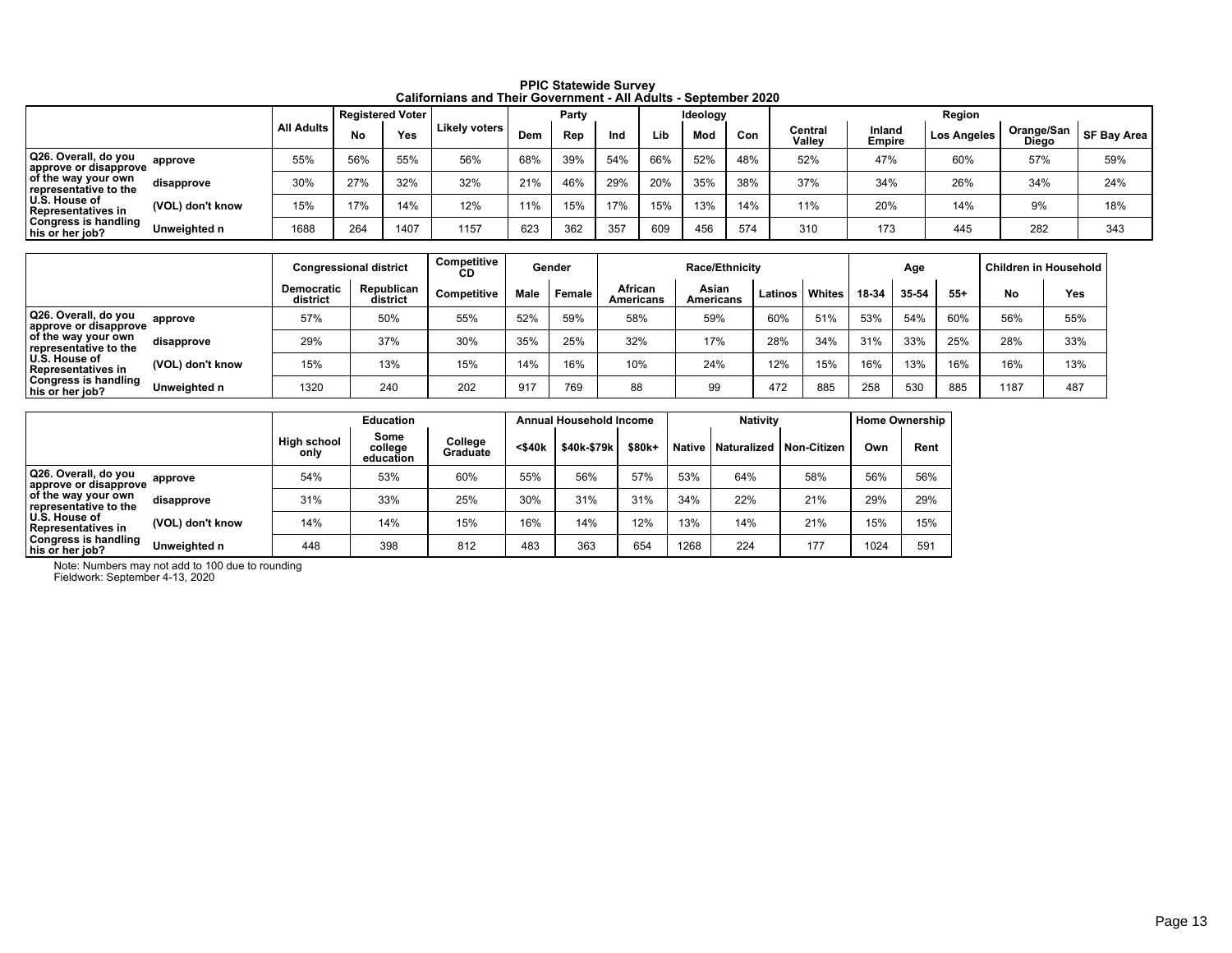|                                                                    |                                                               |                   |           |                         | <u> Janivinano ana indii Sovonimonte fuifigano</u> |     |       |     |       |          |     |                   |                         |             |                     |                    |
|--------------------------------------------------------------------|---------------------------------------------------------------|-------------------|-----------|-------------------------|----------------------------------------------------|-----|-------|-----|-------|----------|-----|-------------------|-------------------------|-------------|---------------------|--------------------|
|                                                                    |                                                               |                   |           | <b>Registered Voter</b> |                                                    |     | Party |     |       | Ideology |     |                   |                         | Region      |                     |                    |
|                                                                    |                                                               | <b>All Adults</b> | <b>No</b> | Yes                     | Likely voters                                      | Dem | Rep   | Ind | Lib   | Mod      | Con | Central<br>Vallev | Inland<br><b>Empire</b> | Los Angeles | Orange/San<br>Diego | <b>SF Bay Area</b> |
|                                                                    | very concerned                                                | 28%               | 34%       | 25%                     | 26%                                                | 35% | 12%   | 24% | 30%   | 26%      | 27% | 24%               | 28%                     | 36%         | 28%                 | 20%                |
| Q27. How concerned,<br>if at all, are you that                     | somewhat concerned                                            | 33%               | 35%       | 31%                     | 33%                                                | 36% | 19%   | 35% | 41%   | 33%      | 22% | 33%               | 24%                     | 27%         | 32%                 | 37%                |
| you will get the                                                   | not too concerned                                             | 21%               | 18%       | 23%                     | 22%                                                | 20% | 27%   | 24% | 21%   | 23%      | 21% | 19%               | 26%                     | 21%         | 20%                 | 27%                |
| coronavirus and<br>require                                         | not at all concerned                                          | 18%               | 12%       | 20%                     | 19%                                                | 8%  | 41%   | 17% | 8%    | 18%      | 30% | 23%               | 20%                     | 15%         | 20%                 | 16%                |
| hospitalization? Are<br>you very concerned.<br>somewhat concerned. | (VOL) have already<br>been hospitalized due<br>to coronavirus | 0%                | 0%        | 0%                      | 0%                                                 | 0%  | 0%    | 0%  | $0\%$ | $0\%$    | 0%  | 0%                | $1\%$                   | 0%          | 0%                  | 0%                 |
| not too concerned, or<br>at all concerned?                         | (VOL) don't know                                              | 0%                | 0%        | 0%                      | 0%                                                 | 0%  | 1%    | 0%  | 0%    | 0%       | 0%  | $1\%$             | 0%                      | 0%          | 0%                  | 0%                 |
|                                                                    | Unweighted n                                                  | 1702              | 266       | 1420                    | 1167                                               | 628 | 366   | 359 | 612   | 460      | 580 | 313               | 174                     | 447         | 286                 | 347                |

|                                                                    |                                                               | <b>Congressional district</b> |                        | Competitive<br>CD  |      | Gender |                             | <b>Race/Ethnicity</b>     |         |        |       | Age   |       |           | Children in Household |
|--------------------------------------------------------------------|---------------------------------------------------------------|-------------------------------|------------------------|--------------------|------|--------|-----------------------------|---------------------------|---------|--------|-------|-------|-------|-----------|-----------------------|
|                                                                    |                                                               | <b>Democratic</b><br>district | Republican<br>district | <b>Competitive</b> | Male | Female | African<br><b>Americans</b> | Asian<br><b>Americans</b> | Latinos | Whites | 18-34 | 35-54 | $55+$ | <b>No</b> | Yes                   |
|                                                                    | very concerned                                                | 28%                           | 26%                    | 22%                | 24%  | 32%    | 48%                         | 19%                       | 39%     | 19%    | 21%   | 30%   | 31%   | 25%       | 31%                   |
| Q27. How concerned,<br>if at all, are you that                     | somewhat concerned                                            | 33%                           | 31%                    | 38%                | 32%  | 33%    | 17%                         | 47%                       | 32%     | 31%    | 38%   | 30%   | 31%   | 35%       | 29%                   |
| you will get the                                                   | not too concerned                                             | 22%                           | 18%                    | 18%                | 20%  | 23%    | 16%                         | 19%                       | 15%     | 27%    | 24%   | 19%   | 21%   | 21%       | 22%                   |
| coronavirus and<br>require                                         | not at all concerned                                          | 16%                           | 24%                    | 22%                | 24%  | 12%    | 18%                         | 15%                       | 13%     | 22%    | 17%   | 20%   | 16%   | 18%       | 18%                   |
| hospitalization? Are<br>you very concerned,<br>somewhat concerned. | (VOL) have already<br>been hospitalized due<br>to coronavirus | 0%                            | 1%                     | 0%                 | 0%   | 0%     | 0%                          | 0%                        | $0\%$   | 0%     | 0%    | 0%    | 1%    | 0%        | 0%                    |
| not too concerned, or<br>at all concerned?                         | (VOL) don't know                                              | 0%                            | $0\%$                  | 0%                 | 0%   | 0%     | 1%                          | 0%                        | 0%      | 0%     | 0%    | 0%    | 0%    | 0%        | 0%                    |
|                                                                    | Unweighted n                                                  | 1330                          | 240                    | 200                | 924  | 776    | 90                          | 100                       | 474     | 889    | 260   | 535   | 892   | 1197      | 490                   |

|                                                                      |                                                               |                     | <b>Education</b>             |                     |              | Annual Household Income |        |               | <b>Nativity</b> |             | <b>Home Ownership</b> |      |
|----------------------------------------------------------------------|---------------------------------------------------------------|---------------------|------------------------------|---------------------|--------------|-------------------------|--------|---------------|-----------------|-------------|-----------------------|------|
|                                                                      |                                                               | High school<br>only | Some<br>college<br>education | College<br>Graduate | $<$ \$40 $k$ | \$40k-\$79k             | \$80k+ | <b>Native</b> | Naturalized     | Non-Citizen | Own                   | Rent |
|                                                                      | very concerned                                                | 37%                 | 25%                          | 18%                 | 34%          | 30%                     | 17%    | 23%           | 27%             | 43%         | 25%                   | 30%  |
| Q27. How concerned,<br>if at all, are you that                       | somewhat concerned                                            | 28%                 | 33%                          | 39%                 | 29%          | 33%                     | 38%    | 31%           | 39%             | 35%         | 35%                   | 31%  |
| vou will get the                                                     | not too concerned                                             | 15%                 | 23%                          | 28%                 | 18%          | 22%                     | 25%    | 24%           | 17%             | 14%         | 21%                   | 20%  |
| l coronavirus and<br>  require                                       | not at all concerned                                          | 20%                 | 19%                          | 15%                 | 19%          | 15%                     | 20%    | 21%           | 16%             | 8%          | 19%                   | 17%  |
| hospitalization? Are<br>  you very concerned,<br>somewhat concerned. | (VOL) have already<br>been hospitalized due<br>to coronavirus | 0%                  | 0%                           | 0%                  | 0%           | 0%                      | 0%     | 0%            | 0%              | 0%          | 0%                    | 0%   |
| l not too concerned. or<br>i at all concerned?                       | (VOL) don't know                                              | 0%                  | $1\%$                        | 0%                  | 0%           | 0%                      | 0%     | 0%            | 0%              | 0%          | 0%                    | 0%   |
|                                                                      | Unweighted n                                                  | 448                 | 402                          | 820                 | 483          | 367                     | 660    | 1279          | 225             | 178         | 1032                  | 594  |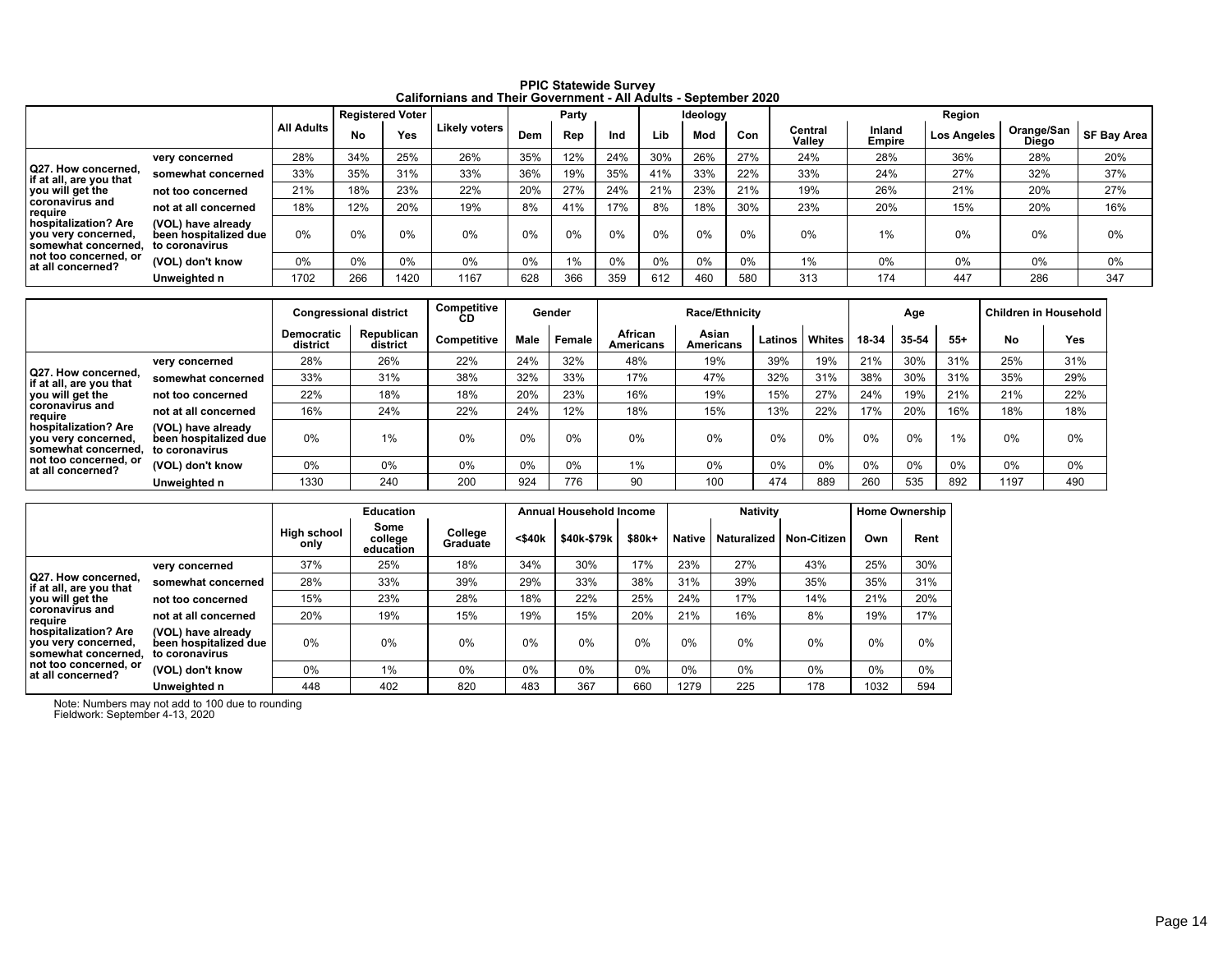|                                                                                             |                                                         |                   |     | <b>Registered Voter</b> |               |     | Party |       |     | Ideology |     |                   |                         | Region      |                     |             |
|---------------------------------------------------------------------------------------------|---------------------------------------------------------|-------------------|-----|-------------------------|---------------|-----|-------|-------|-----|----------|-----|-------------------|-------------------------|-------------|---------------------|-------------|
|                                                                                             |                                                         | <b>All Adults</b> | No  | Yes                     | Likely voters | Dem | Rep   | Ind   | Lib | Mod      | Con | Central<br>Vallev | Inland<br><b>Empire</b> | Los Angeles | Orange/San<br>Diego | SF Bay Area |
| Q28. Thinking about<br>l the restrictions on                                                | more restrictions right<br>now                          | 34%               | 46% | 29%                     | 28%           | 42% | 7%    | 29%   | 44% | 31%      | 26% | 33%               | 34%                     | 39%         | 30%                 | 33%         |
| of the coronavirus                                                                          | public activity because fewer restrictions right<br>now | 26%               | 16% | 30%                     | 29%           | 9%  | 61%   | 32%   | 11% | 29%      | 42% | 32%               | 30%                     | 20%         | 32%                 | 22%         |
| outbreak in your area,<br>do you think there<br>should be [ROTATE]<br>[1] more restrictions | about the same<br>number of restrictions<br>right now   | 39%               | 36% | 40%                     | 42%           | 49% | 30%   | 38%   | 45% | 39%      | 30% | 35%               | 35%                     | 38%         | 37%                 | 44%         |
| right now [OR] [2]<br>fewer restrictions right                                              | (VOL) don't know                                        | 1%                | 2%  | 1%                      | 1%            | 0%  | 2%    | $1\%$ | 1%  | 1%       | 1%  | 0%                | 2%                      | 2%          | 1%                  | 0%          |
| now [OR [3] about the<br>l same?                                                            | Unweighted n                                            | 1697              | 265 | 1415                    | 1163          | 625 | 365   | 359   | 61' | 458      | 579 | 313               | 173                     | 445         | 285                 | 346         |

**PPIC Statewide Survey Californians and Their Government - All Adults - September 2020**

|                                                                                             |                                                         | <b>Congressional district</b> |                        | Competitive<br>CD |       | Gender |                             | <b>Race/Ethnicity</b>     |         |        |       | Age   |       |      | Children in Household |
|---------------------------------------------------------------------------------------------|---------------------------------------------------------|-------------------------------|------------------------|-------------------|-------|--------|-----------------------------|---------------------------|---------|--------|-------|-------|-------|------|-----------------------|
|                                                                                             |                                                         | <b>Democratic</b><br>district | Republican<br>district | Competitive       | Male  | Female | African<br><b>Americans</b> | Asian<br><b>Americans</b> | Latinos | Whites | 18-34 | 35-54 | $55+$ | No   | Yes                   |
| Q28. Thinking about<br>the restrictions on                                                  | more restrictions right<br>now                          | 34%                           | 35%                    | 32%               | 31%   | 37%    | 42%                         | 43%                       | 40%     | 26%    | 44%   | 30%   | 29%   | 35%  | 34%                   |
| of the coronavirus                                                                          | public activity because fewer restrictions right<br>now | 23%                           | 40%                    | 40%               | 33%   | 20%    | 21%                         | 19%                       | 19%     | 32%    | 20%   | 30%   | 27%   | 23%  | 30%                   |
| outbreak in your area,<br>do you think there<br>should be [ROTATE]<br>[1] more restrictions | about the same<br>number of restrictions<br>right now   | 42%                           | 24%                    | 27%               | 35%   | 43%    | 37%                         | 38%                       | 39%     | 41%    | 35%   | 39%   | 43%   | 41%  | 35%                   |
| right now [OR] [2]<br>fewer restrictions right                                              | (VOL) don't know                                        | 1%                            | 0%                     | 0%                | $1\%$ | 1%     | 0%                          | 0%                        | 2%      | 1%     | 1%    | 1%    | 2%    | 1%   | $1\%$                 |
| now [OR [3] about the<br>same?                                                              | Unweighted n                                            | 1325                          | 241                    | 202               | 921   | 774    | 90                          | 100                       | 471     | 887    | 260   | 533   | 889   | 1193 | 489                   |

|                                                                                             |                                                         |                     | <b>Education</b>             |                     |              | <b>Annual Household Income</b> |        |               | <b>Nativity</b> |                    |      | <b>Home Ownership</b> |
|---------------------------------------------------------------------------------------------|---------------------------------------------------------|---------------------|------------------------------|---------------------|--------------|--------------------------------|--------|---------------|-----------------|--------------------|------|-----------------------|
|                                                                                             |                                                         | High school<br>only | Some<br>college<br>education | College<br>Graduate | $<$ \$40 $k$ | \$40k-\$79k                    | \$80k+ | <b>Native</b> | Naturalized     | <b>Non-Citizen</b> | Own  | Rent                  |
| Thinking about<br>Q28.<br>the restrictions on                                               | more restrictions right<br>now                          | 39%                 | 35%                          | 28%                 | 42%          | 36%                            | 26%    | 30%           | 38%             | 46%                | 30%  | 36%                   |
| of the coronavirus                                                                          | public activity because fewer restrictions right<br>now | 23%                 | 27%                          | 27%                 | 17%          | 28%                            | 34%    | 31%           | 23%             | 9%                 | 30%  | 23%                   |
| outbreak in your area,<br>do you think there<br>should be [ROTATE]<br>[1] more restrictions | about the same<br>number of restrictions<br>right now   | 36%                 | 38%                          | 45%                 | 40%          | 35%                            | 40%    | 38%           | 39%             | 43%                | 39%  | 40%                   |
| right now [OR] [2]<br>fewer restrictions right                                              | (VOL) don't know                                        | 2%                  | 0%                           | 0%                  | 2%           | 0%                             | 0%     | 1%            | 1%              | 2%                 | 1%   | 1%                    |
| now [OR [3] about the<br>same?                                                              | Unweighted n                                            | 447                 | 400                          | 819                 | 480          | 366                            | 659    | 1275          | 224             | 178                | 1028 | 594                   |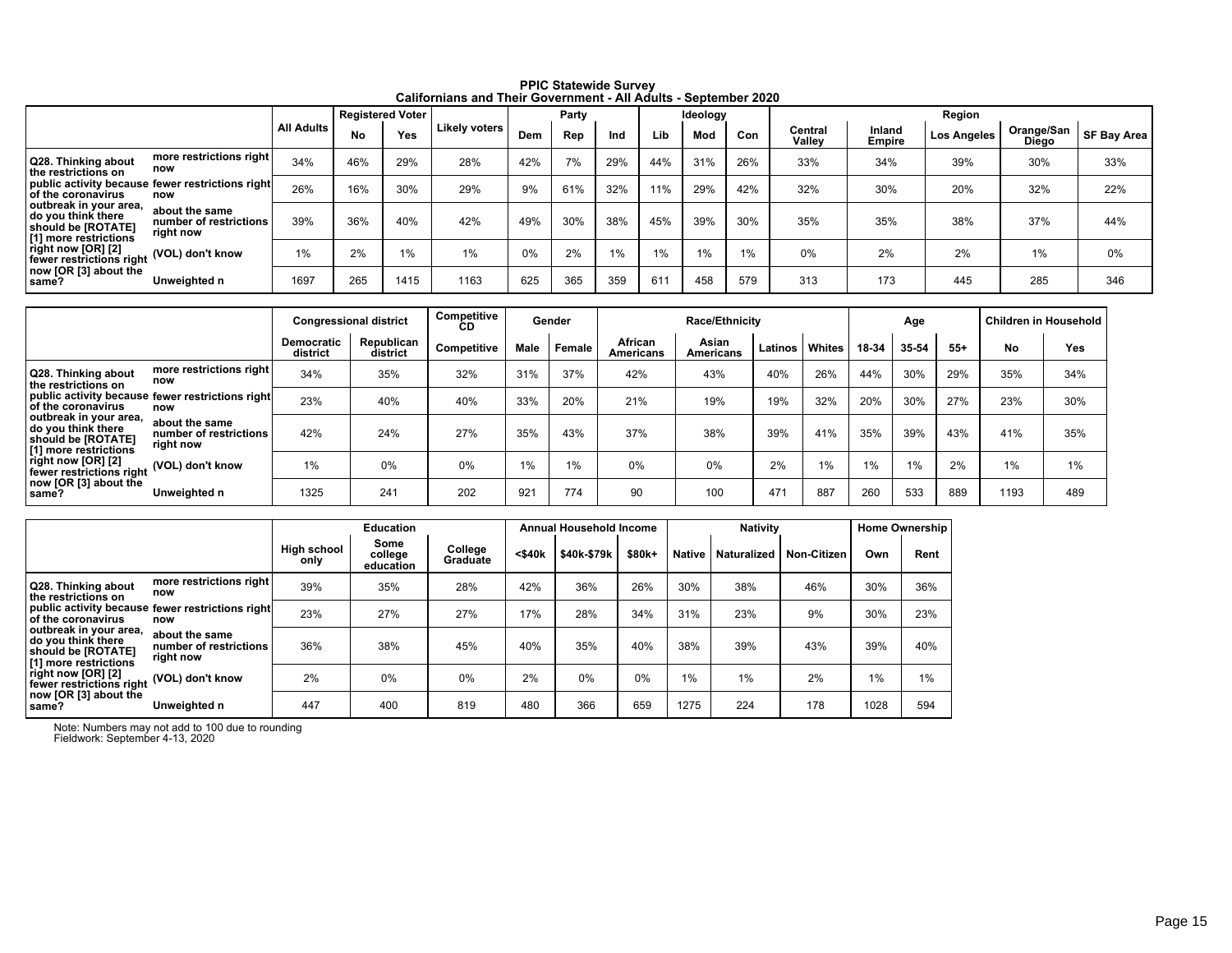|                                                                   |                             |                   | <b>Registered Voter</b> |            |               |     | Party |     |     | Ideology |     |                   |                         | Region      |                     |                    |
|-------------------------------------------------------------------|-----------------------------|-------------------|-------------------------|------------|---------------|-----|-------|-----|-----|----------|-----|-------------------|-------------------------|-------------|---------------------|--------------------|
|                                                                   |                             | <b>All Adults</b> | No                      | <b>Yes</b> | Likely voters | Dem | Rep   | Ind | Lib | Mod      | Con | Central<br>Valley | Inland<br><b>Empire</b> | Los Angeles | Orange/San<br>Diego | <b>SF Bay Area</b> |
| Q29. Which comes<br>  closer to your view                         | the worst is behind us      | 51%               | 57%                     | 48%        | 47%           | 31% | 74%   | 50% | 39% | 54%      | 63% | 54%               | 52%                     | 47%         | 53%                 | 49%                |
| <b>about where the U.S.</b><br>stands in the                      | the worst is yet to<br>come | 42%               | 36%                     | 45%        | 47%           | 64% | 20%   | 45% | 55% | 41%      | 30% | 39%               | 43%                     | 45%         | 40%                 | 45%                |
| coronavirus outbreak:<br>[ROTATE] [1] the<br>l worst is behind us | (VOL) don't know            | 7%                | 7%                      | 7%         | 6%            | 5%  | 6%    | 5%  | 6%  | 5%       | 7%  | 7%                | 5%                      | 7%          | 8%                  | 6%                 |
| $ [OR]$ $[2]$ the worst is<br>vet to come?                        | Unweighted n                | 1697              | 264                     | 1417       | 1163          | 628 | 365   | 358 | 612 | 459      | 579 | 313               | 174                     | 445         | 284                 | 346                |

|                                                                   |                             |                               | <b>Congressional district</b> | Competitive<br>CD  |             | Gender |                             | Race/Ethnicity     |         |               |       | Age   |       |      | Children in Household |
|-------------------------------------------------------------------|-----------------------------|-------------------------------|-------------------------------|--------------------|-------------|--------|-----------------------------|--------------------|---------|---------------|-------|-------|-------|------|-----------------------|
|                                                                   |                             | <b>Democratic</b><br>district | Republican<br>district        | <b>Competitive</b> | <b>Male</b> | Female | African<br><b>Americans</b> | Asian<br>Americans | Latinos | <b>Whites</b> | 18-34 | 35-54 | $55+$ | No   | <b>Yes</b>            |
| Q29. Which comes<br>I closer to your view                         | the worst is behind us      | 49%                           | 60%                           | 64%                | 56%         | 46%    | 43%                         | 47%                | 53%     | 50%           | 50%   | 55%   | 48%   | 48%  | 56%                   |
| I about where the U.S.<br>stands in the                           | the worst is yet to<br>come | 44%                           | 36%                           | 30%                | 37%         | 48%    | 50%                         | 48%                | 40%     | 42%           | 45%   | 41%   | 41%   | 45%  | 38%                   |
| coronavirus outbreak:<br>  [ROTATE] [1] the<br>worst is behind us | (VOL) don't know            | 7%                            | 5%                            | 6%                 | 7%          | 7%     | 7%                          | 5%                 | 7%      | 7%            | 5%    | 4%    | 12%   | 7%   | 6%                    |
| [OR] [2] the worst is<br>yet to come?                             | Unweighted n                | 1325                          | 242                           | 200                | 919         | 776    | 90                          | 100                | 473     | 887           | 259   | 532   | 891   | 1194 | 488                   |

|                                                                       |                             |                     | <b>Education</b>             |                     |              | <b>Annual Household Income</b> |        |      | <b>Nativity</b>                    |     |      | <b>Home Ownership</b> |
|-----------------------------------------------------------------------|-----------------------------|---------------------|------------------------------|---------------------|--------------|--------------------------------|--------|------|------------------------------------|-----|------|-----------------------|
|                                                                       |                             | High school<br>only | Some<br>college<br>education | College<br>Graduate | $<$ \$40 $k$ | \$40k-\$79k                    | \$80k+ |      | Native   Naturalized   Non-Citizen |     | Own  | Rent                  |
| Q29. Which comes<br>  closer to your view                             | the worst is behind us      | 56%                 | 50%                          | 46%                 | 52%          | 49%                            | 51%    | 48%  | 49%                                | 61% | 52%  | 49%                   |
| l about where the U.S.<br>stands in the                               | the worst is yet to<br>come | 38%                 | 43%                          | 48%                 | 42%          | 45%                            | 44%    | 45%  | 46%                                | 33% | 40%  | 46%                   |
| l coronavirus outbreak:<br>  [ROTATE] [1] the<br>l worst is behind us | (VOL) don't know            | 6%                  | 8%                           | 6%                  | 6%           | 7%                             | 5%     | 7%   | 5%                                 | 7%  | 9%   | 5%                    |
| [OR] [2] the worst is<br>yet to come?                                 | Unweighted n                | 444                 | 402                          | 819                 | 482          | 367                            | 657    | 1275 | 225                                | 177 | 1027 | 594                   |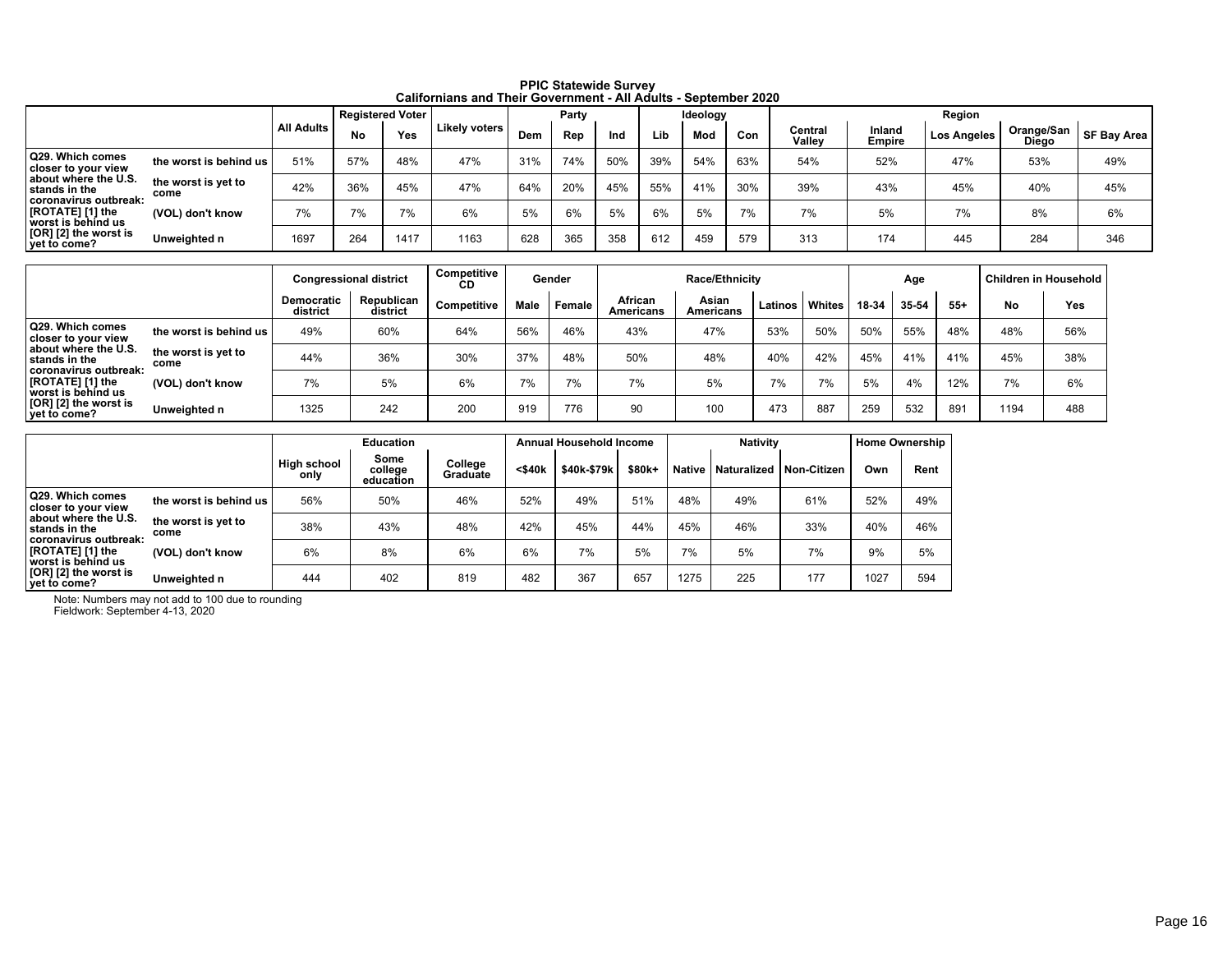|                                            |                  |                   | Registered Voter |      |               |     | Party |     |     | Ideology |     |                   |                         | Region      |                     |                 |
|--------------------------------------------|------------------|-------------------|------------------|------|---------------|-----|-------|-----|-----|----------|-----|-------------------|-------------------------|-------------|---------------------|-----------------|
|                                            |                  | <b>All Adults</b> | <b>No</b>        | Yes  | Likely voters | Dem | Rep   | Ind | Lib | Mod      | Con | Central<br>Vallev | Inland<br><b>Empire</b> | Los Angeles | Orange/San<br>Diego | ∣ SF Bay Area I |
| Q30. Turning to<br>economic conditions.    | good times       | 35%               | 40%              | 32%  | 31%           | 17% | 54%   | 36% | 18% | 40%      | 52% | 41%               | 34%                     | 30%         | 41%                 | 32%             |
| do you think that<br>during the next 12    | bad times        | 58%               | 54%              | 59%  | 60%           | 77% | 31%   | 55% | 77% | 52%      | 39% | 52%               | 58%                     | 61%         | 53%                 | 64%             |
| months the United<br>States will have good | (VOL) don't know | 7%                | 5%               | 9%   | 9%            | 6%  | 15%   | 9%  | 4%  | 9%       | 9%  | 7%                | 8%                      | 9%          | 6%                  | 4%              |
| times financially or<br>bad times?         | Unweighted n     | 1687              | 265              | 1405 | 1153          | 625 | 358   | 355 | 612 | 458      | 570 | 312               | 172                     | 443         | 279                 | 347             |

|                                            |                  |                        | <b>Congressional district</b> | Competitive<br>CD |      | Gender |                             | <b>Race/Ethnicity</b>     |         |        |       | Age   |       | Children in Household |     |
|--------------------------------------------|------------------|------------------------|-------------------------------|-------------------|------|--------|-----------------------------|---------------------------|---------|--------|-------|-------|-------|-----------------------|-----|
|                                            |                  | Democratic<br>district | Republican<br>district        | Competitive       | Male | Female | African<br><b>Americans</b> | Asian<br><b>Americans</b> | Latinos | Whites | 18-34 | 35-54 | $55+$ | <b>No</b>             | Yes |
| Q30. Turning to<br>economic conditions.    | good times       | 34%                    | 36%                           | 42%               | 42%  | 28%    | 24%                         | 31%                       | 39%     | 34%    | 29%   | 36%   | 39%   | 32%                   | 39% |
| do you think that<br>during the next 12    | bad times        | 60%                    | 49%                           | 48%               | 52%  | 63%    | 63%                         | 64%                       | 55%     | 57%    | 67%   | 57%   | 50%   | 60%                   | 54% |
| months the United<br>States will have good | (VOL) don't know | 6%                     | 14%                           | 10%               | 5%   | 9%     | 13%                         | 5%                        | 6%      | 8%     | 4%    | 7%    | 11%   | 8%                    | 6%  |
| times financially or<br>bad times?         | Unweighted n     | 1317                   | 24 <sup>1</sup>               | 199               | 914  | 771    | 90                          | 100                       | 472     | 882    | 260   | 531   | 881   | 1184                  | 488 |

|                                            |                  |                     | <b>Education</b>             |                     |              | <b>Annual Household Income</b> |        |               | <b>Nativity</b>           |     | <b>Home Ownership</b> |      |
|--------------------------------------------|------------------|---------------------|------------------------------|---------------------|--------------|--------------------------------|--------|---------------|---------------------------|-----|-----------------------|------|
|                                            |                  | High school<br>only | Some<br>college<br>education | College<br>Graduate | $<$ \$40 $k$ | \$40k-\$79k                    | \$80k+ | <b>Native</b> | Naturalized   Non-Citizen |     | Own                   | Rent |
| Q30. Turning to<br>'economic conditions.   | good times       | 44%                 | 32%                          | 27%                 | 40%          | 26%                            | 33%    | 34%           | 36%                       | 38% | 38%                   | 33%  |
| ∣ do you think that<br>during the next 12  | bad times        | 49%                 | 59%                          | 67%                 | 53%          | 67%                            | 62%    | 58%           | 57%                       | 58% | 54%                   | 60%  |
| months the United<br>States will have good | (VOL) don't know | 6%                  | 9%                           | 6%                  | 7%           | 7%                             | 5%     | 8%            | 7%                        | 5%  | 9%                    | 7%   |
| times financially or<br>bad times?         | Unweighted n     | 444                 | 401                          | 81 <sup>′</sup>     | 483          | 366                            | 651    | 1265          | 224                       | 178 | 1019                  | 592  |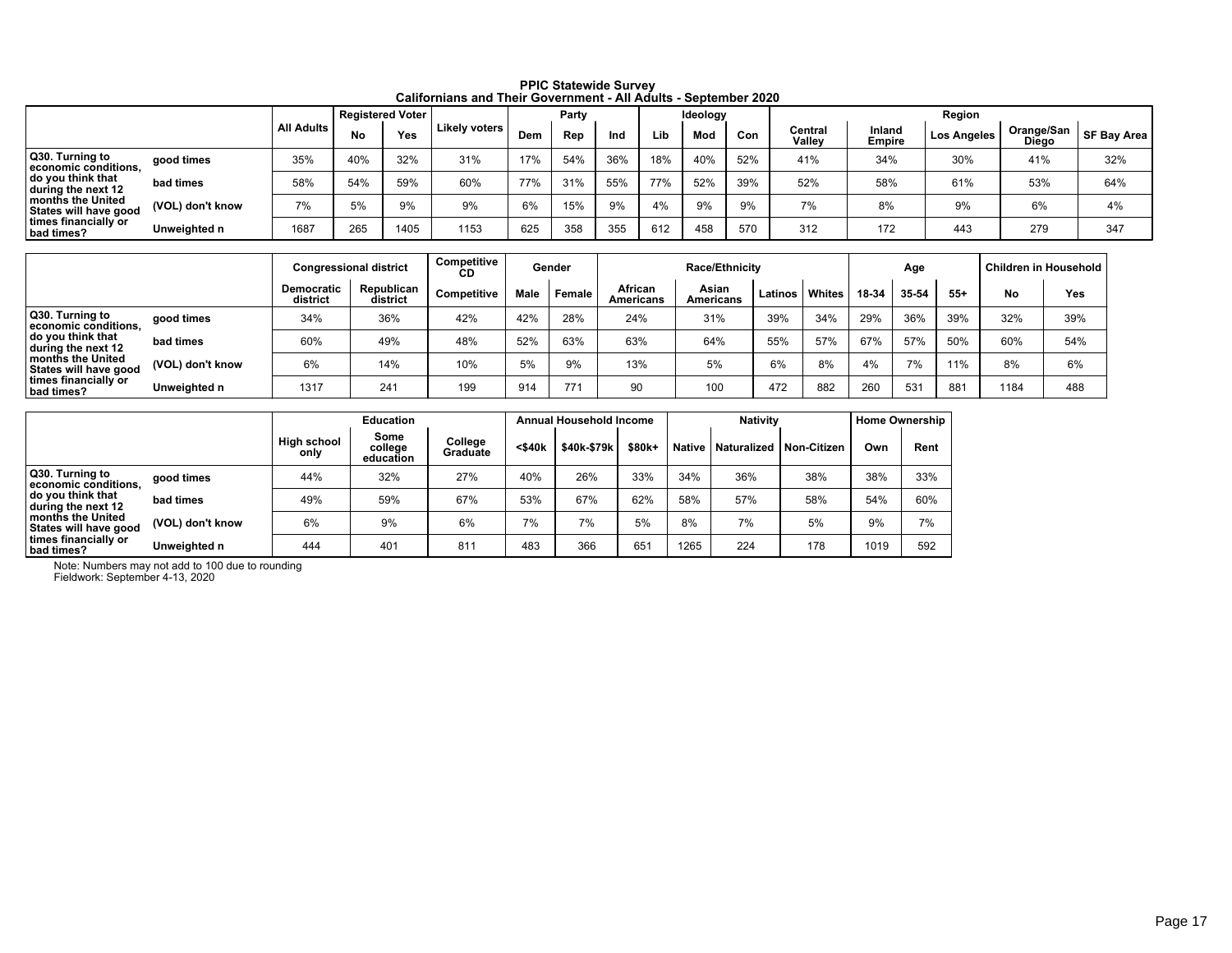|                                         |                  |                   |     | <b>Registered Voter</b> |               |       | Party |       |     | Ideology |     |                   |                         | Region      |                     |             |
|-----------------------------------------|------------------|-------------------|-----|-------------------------|---------------|-------|-------|-------|-----|----------|-----|-------------------|-------------------------|-------------|---------------------|-------------|
|                                         |                  | <b>All Adults</b> | No  | Yes                     | Likely voters | Dem   | Rep   | Ind   | Lib | Mod      | Con | Central<br>Vallev | Inland<br><b>Empire</b> | Los Angeles | Orange/San<br>Dieao | SF Bay Area |
| Q31. How would you                      | excellent        | 11%               | 4%  | 13%                     | 14%           | 12%   | 16%   | 12%   | 10% | 9%       | 13% | 9%                | 7%                      | 11%         | 13%                 | 13%         |
| ∣ rate vour own<br>personal financial   | good             | 35%               | 27% | 39%                     | 41%           | 38%   | 47%   | 35%   | 35% | 32%      | 38% | 37%               | 32%                     | 24%         | 42%                 | 41%         |
| situation? Would you                    | only fair        | 37%               | 46% | 34%                     | 31%           | 33%   | 26%   | 38%   | 35% | 43%      | 35% | 36%               | 51%                     | 44%         | 31%                 | 29%         |
| say you are in<br>excellent shape, good | poor             | 17%               | 23% | 14%                     | 12%           | 16%   | 11%   | 15%   | 18% | 15%      | 14% | 18%               | 9%                      | 21%         | 13%                 | 16%         |
| shape, only fair shape,                 | (VOL) don't know | 1%                | 1%  | 1%                      | 1%            | $1\%$ | 0%    | $0\%$ | 1%  | $0\%$    | 0%  | 0%                | 2%                      | 0%          | $1\%$               | 1%          |
| or poor shape<br>financially?           | Unweighted n     | 1687              | 265 | 1406                    | 1158          | 624   | 365   | 352   | 610 | 457      | 575 | 312               | 174                     | 442         | 284                 | 342         |

|                                          |                  |                               | <b>Congressional district</b> | Competitive<br>CD |      | Gender |                             | Race/Ethnicity     |         |        |       | Age   |       |       | Children in Household |
|------------------------------------------|------------------|-------------------------------|-------------------------------|-------------------|------|--------|-----------------------------|--------------------|---------|--------|-------|-------|-------|-------|-----------------------|
|                                          |                  | <b>Democratic</b><br>district | Republican<br>district        | Competitive       | Male | Female | African<br><b>Americans</b> | Asian<br>Americans | Latinos | Whites | 18-34 | 35-54 | $55+$ | No    | Yes                   |
| Q31. How would you                       | excellent        | 10%                           | 13%                           | 17%               | 13%  | 9%     | 12%                         | 13%                | 4%      | 15%    | 10%   | 10%   | 12%   | 12%   | 9%                    |
| ∣ rate your own<br>personal financial    | good             | 35%                           | 33%                           | 39%               | 37%  | 33%    | 20%                         | 48%                | 25%     | 41%    | 35%   | 29%   | 41%   | 39%   | 28%                   |
| situation? Would you                     | only fair        | 38%                           | 39%                           | 35%               | 32%  | 41%    | 27%                         | 25%                | 51%     | 32%    | 39%   | 43%   | 29%   | 33%   | 44%                   |
| ∣say you are in<br>excellent shape, good | poor             | 16%                           | 15%                           | 9%                | 17%  | 17%    | 42%                         | 14%                | 19%     | 12%    | 14%   | 18%   | 18%   | 16%   | 18%                   |
| shape, only fair shape,<br>or poor shape | (VOL) don't know | 0%                            | 0%                            | 1%                | 1%   | 1%     | $0\%$                       | 0%                 | 2%      | 0%     | 2%    | 0%    | 0%    | $0\%$ | 1%                    |
| financially?                             | Unweighted n     | 1318                          | 240                           | 199               | 916  | 769    | 88                          | 99                 | 473     | 883    | 258   | 533   | 883   | 1185  | 489                   |

|                                            |                  |                     | <b>Education</b>             |                     |              | Annual Household Income |        |        | <b>Nativity</b>           |     |      | Home Ownership |
|--------------------------------------------|------------------|---------------------|------------------------------|---------------------|--------------|-------------------------|--------|--------|---------------------------|-----|------|----------------|
|                                            |                  | High school<br>only | Some<br>college<br>education | College<br>Graduate | $<$ \$40 $k$ | \$40k-\$79k             | \$80k+ | Native | Naturalized   Non-Citizen |     | Own  | Rent           |
| Q31. How would you                         | excellent        | 7%                  | 10%                          | 17%                 | 3%           | 6%                      | 22%    | 13%    | 11%                       | 4%  | 15%  | 7%             |
| ∣ rate your own<br>personal financial      | good             | 26%                 | 34%                          | 48%                 | 19%          | 38%                     | 48%    | 38%    | 34%                       | 25% | 45%  | 27%            |
| situation? Would you                       | only fair        | 42%                 | 41%                          | 26%                 | 45%          | 48%                     | 23%    | 34%    | 39%                       | 45% | 30%  | 43%            |
| ∣say you are in<br>excellent shape, good   | poor             | 25%                 | 15%                          | 8%                  | 32%          | 7%                      | 6%     | 14%    | 16%                       | 24% | 10%  | 23%            |
| shape, only fair shape,<br>l or poor shape | (VOL) don't know | 1%                  | 0%                           | 1%                  | 0%           | $1\%$                   | 0%     | 0%     | $1\%$                     | 2%  | 0%   | 1%             |
| financially?                               | Unweighted n     | 445                 | 397                          | 817                 | 481          | 365                     | 659    | 1267   | 224                       | 178 | 1023 | 593            |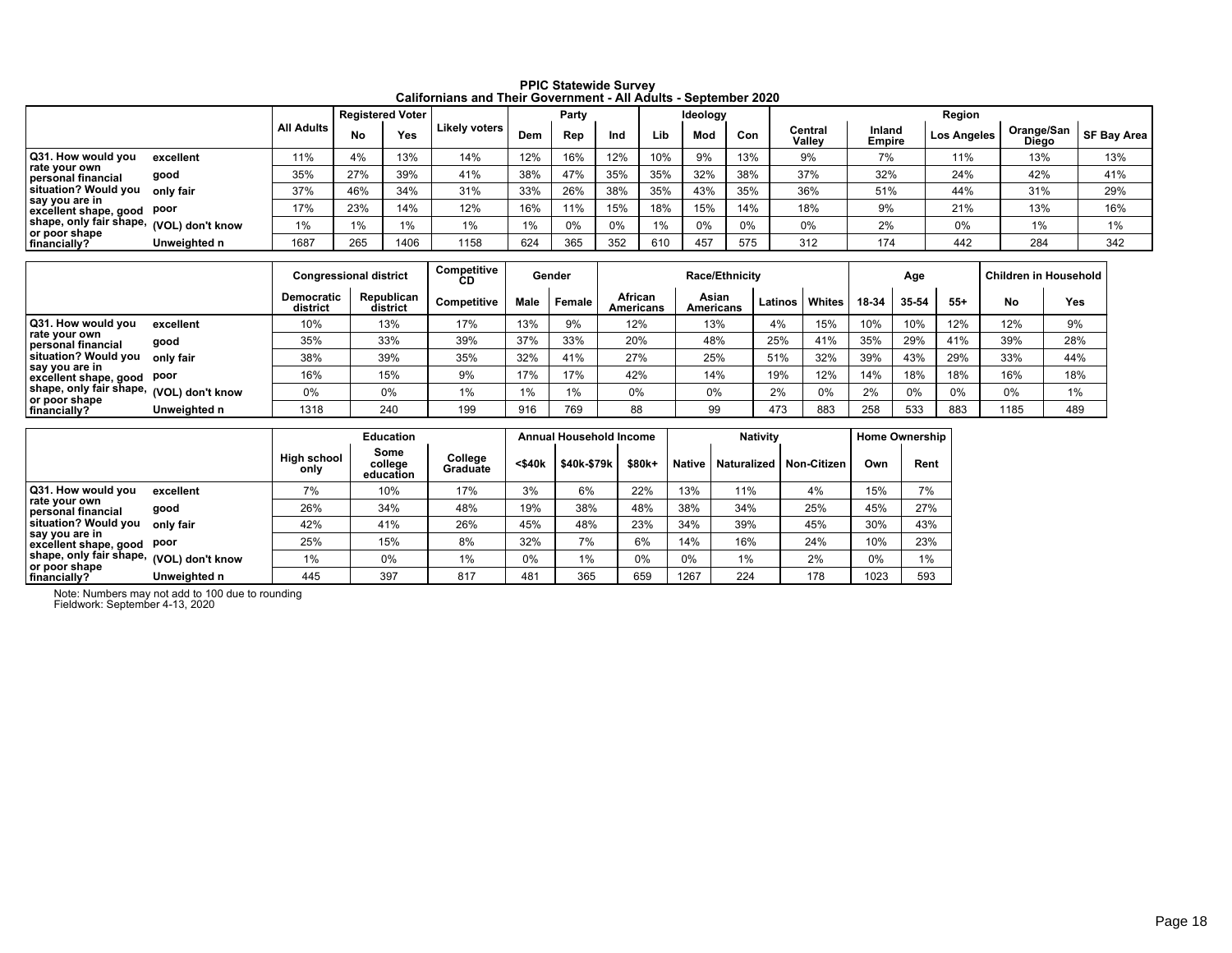|                                                                        |              |            | <b>Registered Voter</b> |      |                      |     | Party |       |     | Ideology |     |                   |                         | Region             |                     |                 |
|------------------------------------------------------------------------|--------------|------------|-------------------------|------|----------------------|-----|-------|-------|-----|----------|-----|-------------------|-------------------------|--------------------|---------------------|-----------------|
|                                                                        |              | All Adults | No                      | Yes  | <b>Likely voters</b> | Dem | Rep   | Ind   | Lib | Mod      | Con | Central<br>Valley | Inland<br><b>Empire</b> | <b>Los Angeles</b> | Orange/San<br>Diego | ∣ SF Bay Area I |
| Q33. These days, do<br>' you feel [ROTÁTE<br><b>RESPONSE OPTIONS]</b>  | optimistic   | 47%        | 54%                     | 44%  | 41%                  | 43% | 39%   | 48%   | 38% | 56%      | 51% | 52%               | 53%                     | 49%                | 42%                 | 43%             |
| [1] (optimistic) or [2]<br>' (pessimistic) that                        | pessimistic  | 49%        | 38%                     | 54%  | 57%                  | 56% | 58%   | 51%   | 60% | 43%      | 44% | 44%               | 44%                     | 48%                | 54%                 | 53%             |
| ' Americans of different<br>political views can still [VOL] don't know |              | 4%         | 8%                      | 2%   | 2%                   | 2%  | 3%    | $1\%$ | 2%  | $1\%$    | 4%  | 4%                | 2%                      | 3%                 | 4%                  | 4%              |
| come together and<br>work out their<br>differences?                    | Unweighted n | 1695       | 263                     | 1417 | 1164                 | 627 | 366   | 359   | 609 | 459      | 580 | 313               | 174                     | 446                | 285                 | 342             |

|                                                                                                  |              | <b>Congressional district</b> |                        | Competitive<br>CD  |      | Gender |                             | Race/Ethnicity            |         |        |       | Age   |       | Children in Household |     |
|--------------------------------------------------------------------------------------------------|--------------|-------------------------------|------------------------|--------------------|------|--------|-----------------------------|---------------------------|---------|--------|-------|-------|-------|-----------------------|-----|
|                                                                                                  |              | <b>Democratic</b><br>district | Republican<br>district | <b>Competitive</b> | Male | Female | African<br><b>Americans</b> | Asian<br><b>Americans</b> | Latinos | Whites | 18-34 | 35-54 | $55+$ | No                    | Yes |
| Q33. These days, do<br>ˈvou feel [ROTÁTE                                                         | optimistic   | 46%                           | 49%                    | 48%                | 44%  | 50%    | 62%                         | 35%                       | 59%     | 40%    | 45%   | 46%   | 51%   | 42%                   | 56% |
| <b>RESPONSE OPTIONS!</b><br>$[1]$ (optimistic) or $[2]$<br>(pessimistic) that                    | pessimistic  | 51%                           | 48%                    | 46%                | 53%  | 46%    | 37%                         | 59%                       | 35%     | 58%    | 51%   | 51%   | 45%   | 55%                   | 40% |
| <b>Americans of different</b><br>political views can still [VOL] don't know<br>come together and |              | 3%                            | 3%                     | 6%                 | 3%   | 4%     | 1%                          | 6%                        | 5%      | 2%     | 5%    | 2%    | 4%    | 3%                    | 4%  |
| work out their<br>differences?                                                                   | Unweighted n | 1323                          | 24 <sup>′</sup>        | 200                | 917  | 776    | 89                          | 99                        | 472     | 886    | 256   | 535   | 889   | 1190                  | 490 |

|                                                                                           |              |                     | <b>Education</b>             |                     |              | Annual Household Income |        |      | <b>Nativity</b>      |             |      | Home Ownership |
|-------------------------------------------------------------------------------------------|--------------|---------------------|------------------------------|---------------------|--------------|-------------------------|--------|------|----------------------|-------------|------|----------------|
|                                                                                           |              | High school<br>only | Some<br>college<br>education | College<br>Graduate | $<$ \$40 $k$ | \$40k-\$79k             | \$80k+ |      | Native   Naturalized | Non-Citizen | Own  | Rent           |
| Q33. These days, do<br>∣ vou feel [ROTÁTE                                                 | optimistic   | 58%                 | 44%                          | 38%                 | 55%          | 50%                     | 35%    | 45%  | 47%                  | 55%         | 46%  | 48%            |
| <b>RESPONSE OPTIONS1</b><br>[1] (optimistic) or [2]<br>  (pessimistic) that               | pessimistic  | 36%                 | 56%                          | 59%                 | 40%          | 48%                     | 64%    | 53%  | 48%                  | 37%         | 50%  | 49%            |
| Americans of different<br>political views can still [VOL] don't know<br>come together and |              | 6%                  | 1%                           | 3%                  | 4%           | 2%                      | 2%     | 2%   | 5%                   | 8%          | 4%   | 3%             |
| work out their<br>differences?                                                            | Unweighted n | 444                 | 402                          | 817                 | 48           | 365                     | 659    | 1275 | 225                  | 175         | 1031 | 588            |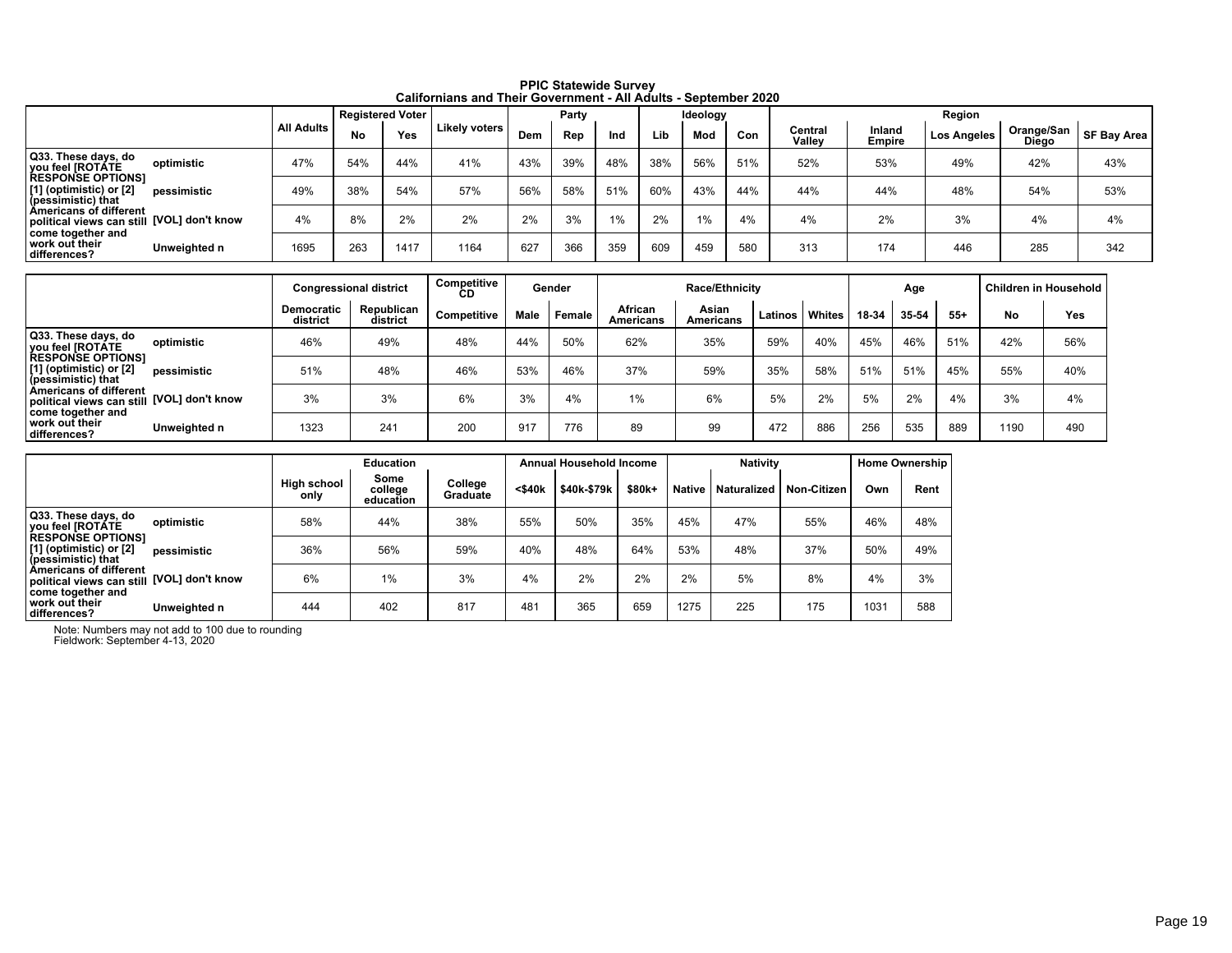|                                                                                |                  |                               |     |                              | odinormano and Their Oovernment - Air Addito - Oeptember 2020 |              |                         |                  |         |               |                           |                 |                          |                         |                       |             |      |                              |            |                    |
|--------------------------------------------------------------------------------|------------------|-------------------------------|-----|------------------------------|---------------------------------------------------------------|--------------|-------------------------|------------------|---------|---------------|---------------------------|-----------------|--------------------------|-------------------------|-----------------------|-------------|------|------------------------------|------------|--------------------|
|                                                                                |                  |                               |     | <b>Registered Voter</b>      |                                                               |              | Party                   |                  |         | Ideology      |                           |                 |                          |                         |                       | Region      |      |                              |            |                    |
|                                                                                |                  | <b>All Adults</b>             | No  | Yes                          | <b>Likely voters</b>                                          | Dem          | Rep                     | Ind              | Lib     | Mod           | Con                       |                 | <b>Central</b><br>Valley | Inland<br><b>Empire</b> |                       | Los Angeles |      | Orange/San<br>Diego          |            | <b>SF Bay Area</b> |
| Q35. What is your<br>opinion with regard to                                    | better           | 9%                            | 11% | 8%                           | 8%                                                            | 7%           | 11%                     | 8%               | 9%      | 5%            | 13%                       |                 | 7%                       | 10%                     |                       | 12%         |      | 10%                          |            | 9%                 |
| race relations in the<br><b>United States today?</b>                           | worse            | 59%                           | 58% | 59%                          | 61%                                                           | 63%          | 57%                     | 58%              | 59%     | 60%           | 57%                       |                 | 54%                      | 64%                     |                       | 58%         |      | 62%                          |            | 59%                |
| Would you say things<br>are [ROTATE 1 AND 2]                                   | about the same   | 31%                           | 30% | 32%                          | 30%                                                           | 30%          | 31%                     | 32%              | 31%     | 34%           | 29%                       |                 | 38%                      | 23%                     |                       | 30%         |      | 28%                          |            | 32%                |
| [1] (better), [2] (worse); [VOL] don't know<br>or about the same               |                  | 1%                            | 1%  | 1%                           | $1\%$                                                         | 0%           | 2%                      | 1%               | $1\%$   | 1%            | 1%                        |                 | 1%                       | 4%                      |                       | 1%          |      | 0%                           |            | 1%                 |
| than they were a year<br>ago?                                                  | Unweighted n     | 1698                          | 265 | 1416                         | 1165                                                          | 628          | 365                     | 358              | 612     | 458           | 580                       |                 | 313                      | 174                     |                       | 446         |      | 285                          |            | 345                |
|                                                                                |                  | <b>Congressional district</b> |     |                              | Competitive<br>ĊD                                             |              | Gender                  |                  |         |               | Race/Ethnicity            |                 |                          |                         | Age                   |             |      | <b>Children in Household</b> |            |                    |
|                                                                                |                  | <b>Democratic</b><br>district |     | Republican<br>district       | Competitive                                                   | <b>Male</b>  | Female                  | <b>Americans</b> | African |               | Asian<br><b>Americans</b> | Latinos         | Whites                   | 18-34                   | 35-54                 | $55+$       | No   |                              | <b>Yes</b> |                    |
| Q35. What is your                                                              | better           | 9%                            |     | 8%                           | 10%                                                           | 11%          | 8%                      | 11%              |         |               | 12%                       | 10%             | 8%                       | 9%                      | 9%                    | 10%         | 8%   |                              | 11%        |                    |
| opinion with regard to<br>race relations in the<br><b>United States todav?</b> | worse            | 60%                           |     | 57%                          | 57%                                                           | 55%          | 62%                     | 61%              |         |               | 55%                       | 57%             | 61%                      | 58%                     | 62%                   | 56%         | 59%  |                              | 57%        |                    |
| Would you say things<br>are [ROTATE 1 AND 2]                                   | about the same   | 30%                           |     | 32%                          | 31%                                                           | 33%          | 30%                     | 24%              |         |               | 33%                       | 32%             | 31%                      | 33%                     | 28%                   | 32%         | 31%  |                              | 32%        |                    |
| [1] (better), [2] (worse);<br>or about the same                                | [VOL] don't know | $1\%$                         |     | 3%                           | 2%                                                            | 1%           | $1\%$                   |                  | 3%      |               | 0%                        | 2%              | 0%                       | 0%                      | 1%                    | 2%          | 1%   |                              | 0%         |                    |
| than they were a year<br>ago?                                                  | Unweighted n     | 1324                          |     | 242                          | 201                                                           | 920          | 776                     |                  | 90      |               | 99                        | 473             | 888                      | 257                     | 534                   | 892         | 1194 |                              | 489        |                    |
|                                                                                |                  |                               |     | <b>Education</b>             |                                                               |              | Annual Household Income |                  |         |               |                           | <b>Nativity</b> |                          |                         | <b>Home Ownership</b> |             |      |                              |            |                    |
|                                                                                |                  | <b>High school</b><br>only    |     | Some<br>college<br>education | College<br>Graduate                                           | $<$ \$40 $k$ | \$40k-\$79k             |                  | \$80k+  | <b>Native</b> | Naturalized               |                 | <b>Non-Citizen</b>       | Own                     | Rent                  |             |      |                              |            |                    |
| Q35. What is your<br>opinion with regard to                                    | better           | 11%                           |     | 8%                           | 9%                                                            | 9%           | 10%                     |                  | 8%      | 10%           | 7%                        |                 | 10%                      | 9%                      | 10%                   |             |      |                              |            |                    |
| race relations in the<br><b>United States today?</b>                           | worse            | 53%                           |     | 65%                          | 60%                                                           | 55%          | 64%                     |                  | 61%     | 61%           | 49%                       |                 | 56%                      | 57%                     | 59%                   |             |      |                              |            |                    |
| Would you say things<br>are [ROTATE 1 AND 2]                                   | about the same   | 35%                           |     | 26%                          | 30%                                                           | 35%          | 26%                     |                  | 30%     | 29%           | 42%                       |                 | 33%                      | 32%                     | 30%                   |             |      |                              |            |                    |
| [1] (better), [2] (worse); [VOL] don't know<br>or about the same               |                  | $1\%$                         |     | 1%                           | 0%                                                            | 1%           | 0%                      |                  | 1%      | $1\%$         | 2%                        |                 | 1%                       | 1%                      | 1%                    |             |      |                              |            |                    |
| than they were a year<br>ago?                                                  | Unweighted n     | 445                           |     | 402                          | 820                                                           | 483          | 367                     |                  | 658     | 1276          | 224                       |                 | 178                      | 1029                    | 593                   |             |      |                              |            |                    |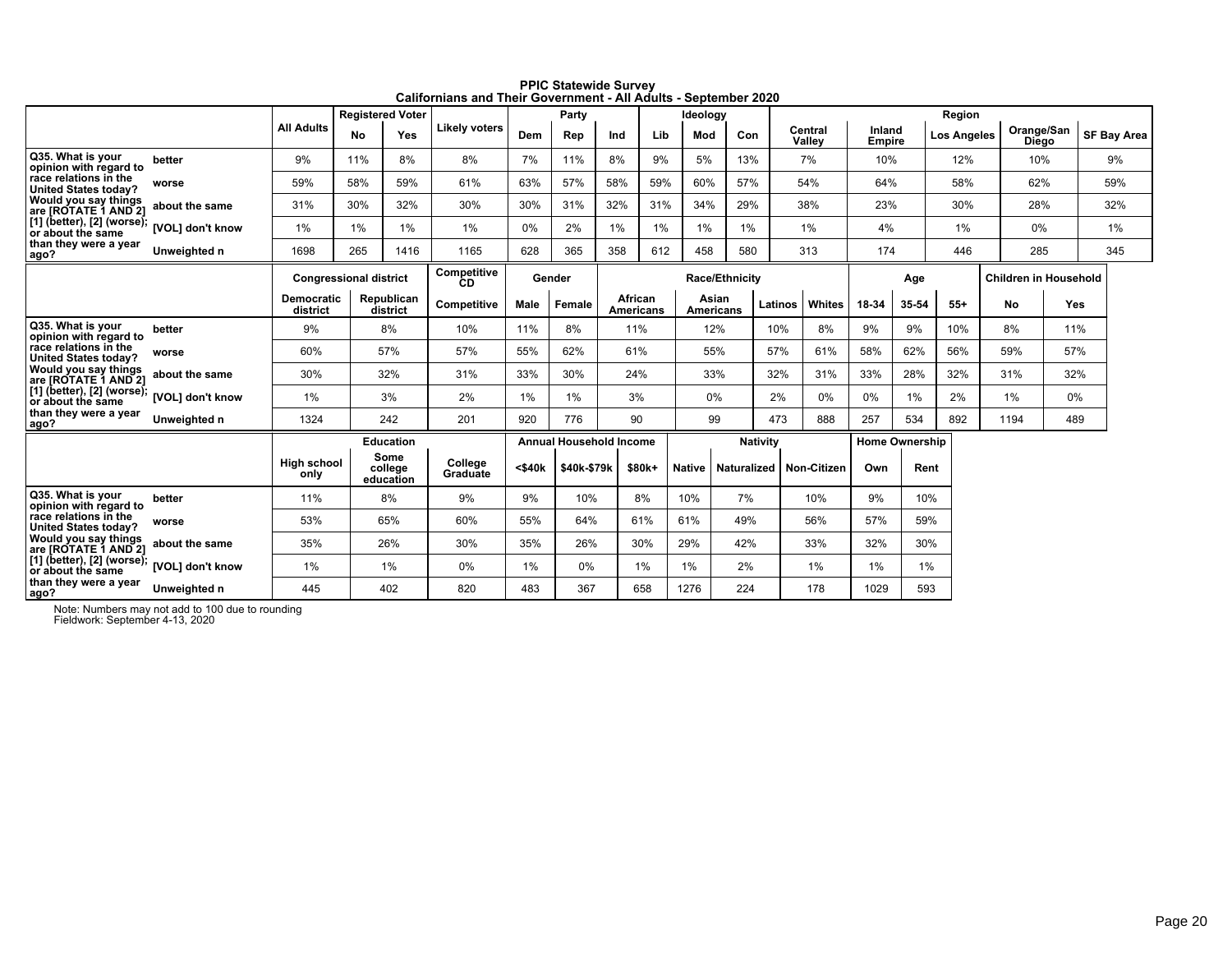|                                                                                     |                       |                   | Registered Voter |      |               |     | Party |     |       | Ideology |       |                   |                         | Region      |                     |             |
|-------------------------------------------------------------------------------------|-----------------------|-------------------|------------------|------|---------------|-----|-------|-----|-------|----------|-------|-------------------|-------------------------|-------------|---------------------|-------------|
|                                                                                     |                       | <b>All Adults</b> | <b>No</b>        | Yes  | Likely voters | Dem | Rep   | Ind | Lib   | Mod      | Con   | Central<br>Vallev | Inland<br><b>Empire</b> | Los Angeles | Orange/San<br>Diego | SF Bay Area |
|                                                                                     | almost always         | 24%               | 25%              | 24%  | 26%           | 11% | 46%   | 26% | 12%   | 28%      | 36%   | 33%               | 22%                     | 18%         | 29%                 | 17%         |
| Q37. Do you think the<br>police in your<br>community treat all<br>racial and ethnic | most of the time      | 29%               | 30%              | 28%  | 28%           | 25% | 31%   | 30% | 25%   | 34%      | 30%   | 29%               | 29%                     | 31%         | 31%                 | 27%         |
|                                                                                     | only some of the time | 28%               | 26%              | 29%  | 30%           | 42% | 9%    | 24% | 43%   | 21%      | 16%   | 21%               | 27%                     | 29%         | 27%                 | 36%         |
|                                                                                     | almost never          | 11%               | 13%              | 10%  | 10%           | 14% | 5%    | 9%  | 14%   | 10%      | 9%    | 12%               | 15%                     | 14%         | 8%                  | 10%         |
| groups fairly almost                                                                | (VOL) always          | 3%                | 1%               | 3%   | 4%            | 2%  | 6%    | 4%  | $1\%$ | 4%       | 3%    | 2%                | 4%                      | 2%          | 1%                  | 2%          |
| always, most of the<br>time, only some of the (VOL) never                           |                       | 1%                | 0%               | 1%   | 1%            | 1%  | 1%    | 1%  | $1\%$ | 1%       | $1\%$ | 1%                | 1%                      | 0%          | 1%                  | 1%          |
| time, or almost never?                                                              | [VOL] don't know      | 5%                | 6%               | 4%   | 2%            | 5%  | 2%    | 7%  | 5%    | 3%       | 5%    | 2%                | 1%                      | 6%          | 3%                  | 8%          |
|                                                                                     | Unweighted n          | 1699              | 266              | 1416 | 1163          | 628 | 365   | 356 | 613   | 458      | 578   | 311               | 174                     | 448         | 285                 | 346         |

|                                                            |                       | <b>Congressional district</b> |                        | Competitive<br>CD |       | Gender |                             | <b>Race/Ethnicity</b>     |         |          |       | Age   |       | Children in Household |     |
|------------------------------------------------------------|-----------------------|-------------------------------|------------------------|-------------------|-------|--------|-----------------------------|---------------------------|---------|----------|-------|-------|-------|-----------------------|-----|
|                                                            |                       | <b>Democratic</b><br>district | Republican<br>district | Competitive       | Male  | Female | African<br><b>Americans</b> | Asian<br><b>Americans</b> | Latinos | l Whites | 18-34 | 35-54 | $55+$ | <b>No</b>             | Yes |
|                                                            | almost always         | 21%                           | 37%                    | 43%               | 26%   | 22%    | 5%                          | 18%                       | 23%     | 28%      | 21%   | 22%   | 28%   | 23%                   | 26% |
| Q37. Do you think the                                      | most of the time      | 30%                           | 27%                    | 22%               | 31%   | 28%    | 14%                         | 26%                       | 33%     | 30%      | 27%   | 29%   | 31%   | 29%                   | 30% |
| police in your<br>community treat all<br>racial and ethnic | only some of the time | 30%                           | 17%                    | 19%               | 25%   | 31%    | 52%                         | 41%                       | 24%     | 24%      | 35%   | 28%   | 21%   | 29%                   | 27% |
|                                                            | almost never          | 12%                           | 9%                     | 8%                | 11%   | 11%    | 20%                         | 7%                        | 14%     | 9%       | 12%   | 13%   | 8%    | 10%                   | 13% |
| groups fairly almost                                       | (VOL) always          | 2%                            | 6%                     | 4%                | 2%    | 3%     | 4%                          | 0%                        | 1%      | 4%       | 0%    | 3%    | 4%    | 3%                    | 2%  |
| always, most of the<br>time, only some of the (VOL) never  |                       | $1\%$                         | 1%                     | 2%                | $0\%$ | $1\%$  | 0%                          | $1\%$                     | 1%      | 1%       | 1%    | 1%    | 1%    | 1%                    | 0%  |
| time, or almost never?                                     | [VOL] don't know      | 4%                            | 3%                     | 2%                | 5%    | 5%     | 5%                          | 7%                        | 5%      | 5%       | 5%    | 4%    | 7%    | 6%                    | 2%  |
|                                                            | Unweighted n          | 1327                          | 241                    | 202               | 922   | 775    | 90                          | 99                        | 473     | 889      | 259   | 534   | 891   | 1194                  | 490 |

|                                               |                       |                     | <b>Education</b>             |                     |              | <b>Annual Household Income</b> |        |               | <b>Nativity</b> |               |       | Home Ownership |
|-----------------------------------------------|-----------------------|---------------------|------------------------------|---------------------|--------------|--------------------------------|--------|---------------|-----------------|---------------|-------|----------------|
|                                               |                       | High school<br>only | Some<br>college<br>education | College<br>Graduate | $<$ \$40 $k$ | \$40k-\$79k                    | \$80k+ | <b>Native</b> | Naturalized     | l Non-Citizen | Own   | Rent           |
|                                               | almost always         | 27%                 | 23%                          | 20%                 | 22%          | 22%                            | 25%    | 24%           | 24%             | 23%           | 29%   | 18%            |
| Q37. Do you think the                         | most of the time      | 28%                 | 31%                          | 29%                 | 27%          | 37%                            | 28%    | 27%           | 35%             | 31%           | 32%   | 27%            |
| police in your                                | only some of the time | 21%                 | 30%                          | 35%                 | 26%          | 23%                            | 34%    | 30%           | 23%             | 26%           | 24%   | 32%            |
| community treat all<br>racial and ethnic      | almost never          | 15%                 | 8%                           | 9%                  | 15%          | 11%                            | 8%     | 11%           | 7%              | 12%           | 8%    | 14%            |
| groups fairly almost                          | (VOL) always          | 3%                  | 3%                           | 2%                  | 2%           | 2%                             | 3%     | 3%            | 3%              | $1\%$         | 4%    | 2%             |
| always, most of the<br>time, only some of the | (VOL) never           | 0%                  | 1%                           | 1%                  | 1%           | $1\%$                          | 0%     | $1\%$         | 1%              | 0%            | $0\%$ | 1%             |
| time, or almost never?                        | [VOL] don't know      | 6%                  | 4%                           | 4%                  | 7%           | 3%                             | 2%     | 4%            | 7%              | 8%            | 3%    | 6%             |
|                                               | Unweighted n          | 447                 | 400                          | 820                 | 482          | 365                            | 660    | 1277          | 224             | 178           | 1032  | 592            |